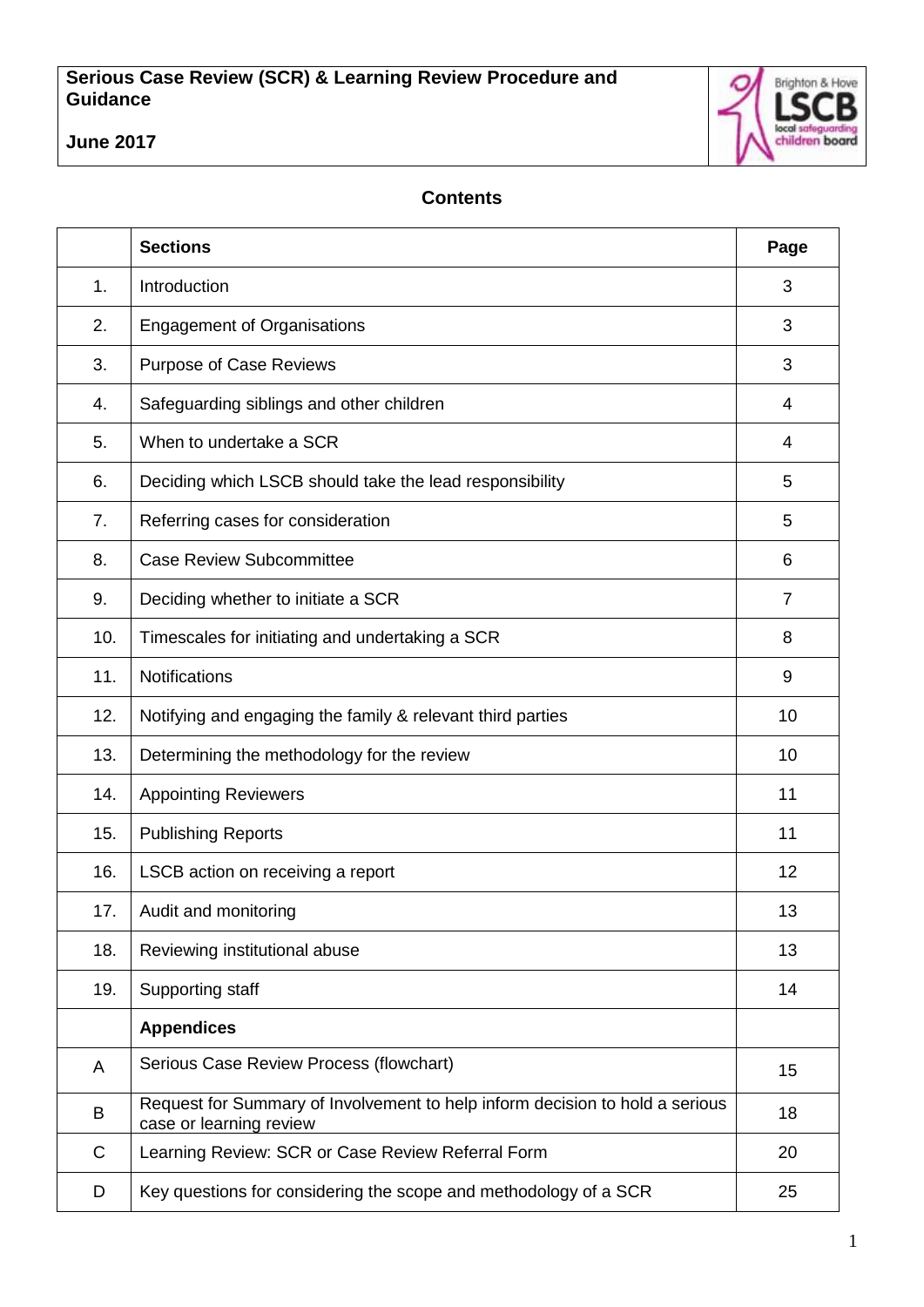<span id="page-1-0"></span>

| E. | National panel of independent experts on serious case reviews                                                                  | 27 |
|----|--------------------------------------------------------------------------------------------------------------------------------|----|
|    | National panel of independent experts on Serious Case Review<br>Information for LSCBs and Chairs on how the panel will operate | 28 |
|    | Flowchart 1: SCR initiation decisions                                                                                          | 31 |
|    | Flowchart 2: SCR report publication decisions                                                                                  | 32 |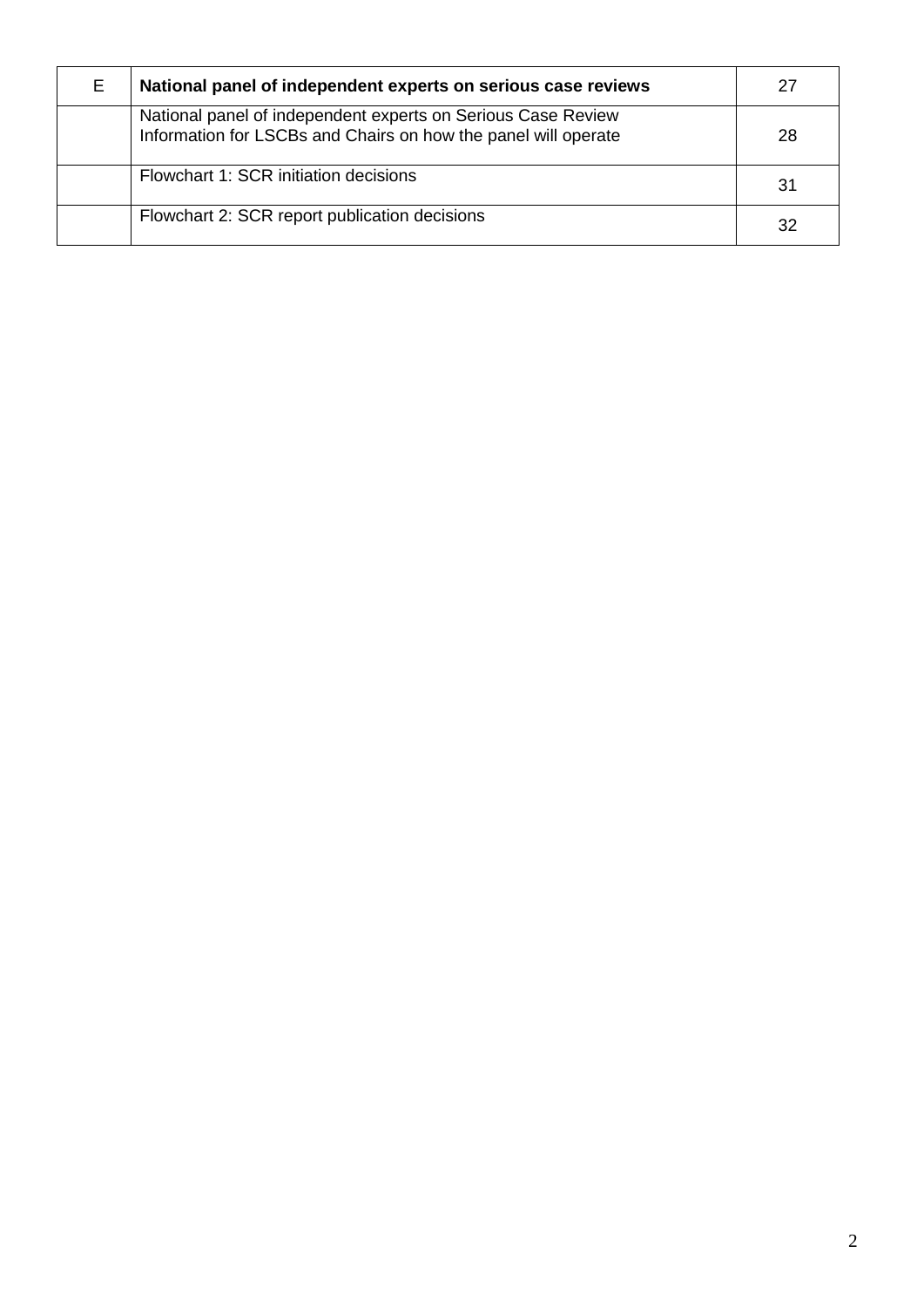# **1. Introduction**

- 1.1 A function of the Brighton & Hove LSCB is to conduct a Serious Case Review (SCR) after a child has died or is seriously harmed $<sup>1</sup>$  as a result of abuse or neglect within the</sup> Local Authority area. This document sets out the arrangements that are in place to respond to Serious Case Reviews (SCRs) and Learning Reviews and what happens once a referral is made to the Brighton & Hove LSCB Chairperson under Chapter 4 of Working Together to Safeguard Children (2015).
- 1.2 A flowchart (see Appendix A) shows the key processes involved.
- 1.3 Any partner agency may refer a case to the Brighton & Hove LSCB if they believe that there are important lessons for multi-agency working to be learned from the case.

# <span id="page-2-0"></span>**2. Engagement of organisations**

- 2.1 The LSCB should ensure that there is appropriate representation in the review process of professionals and organisations who were involved with the child and family. The priority should be to engage organisations in a way which will ensure that important factors in the case can be identified and appropriate action taken to make improvements. The LSCB may decide as part of any review to ask each relevant organisation to provide information in writing about its involvement with the child who is the subject of the review, together with relevant information about family members.
- 2.2 The LSCB notes the guidance issued by the President of the Family Division on Judicial Cooperation with Serious Case Reviews, which advises that the judiciary do not need to participate in the Serious Case Review Process. We understand that the judiciary takes this stance, not to evade scrutiny or accountability, but in order to protect its independence and the independence of individual judges. However the LSCB will share our final reports, and the Findings from these reviews, with the President of the Family Division in the understanding that he will disseminate these to the wider judiciary.

# <span id="page-2-1"></span>**3. Purpose of Case Reviews**

 $\overline{a}$ 

- 3.1 The purpose of a serious case review, or any other type of case review within the Brighton & Hove LSCB Learning & Improvement Framework, is to identify improvements which are needed and to consolidate good practice. We must translate the findings from reviews into programmes of action which lead to sustainable improvements and the prevention of death, serious injury or harm to children.
- 3.2 The lessons learned should be disseminated effectively, and the recommendations should be implemented in a timely manner so that the changes required result, wherever possible, in children being protected from suffering or being likely to suffer harm in the future. It is essential, to maximise the quality of learning, that the child's daily life experiences and an understanding of his or her welfare, wishes and feelings are at the centre of any review. This perspective should inform the scope of the review as well as the ways in which the information is presented and addressed at all stages of the process, including the conclusions and findings. Reviews vary in their breadth and

<sup>1</sup> Seriously harmed" includes, but is not limited to, cases where the child has sustained, as a result of abuse or neglect, any or all of the following: a potentially life-threatening injury; serious and/or likely long-term impairment of physical or mental health or physical, intellectual, emotional, social or behavioural development. This definition is not exhaustive. In addition, even if a child recovers, this does not mean that serious harm cannot have occurred. Working Together 2015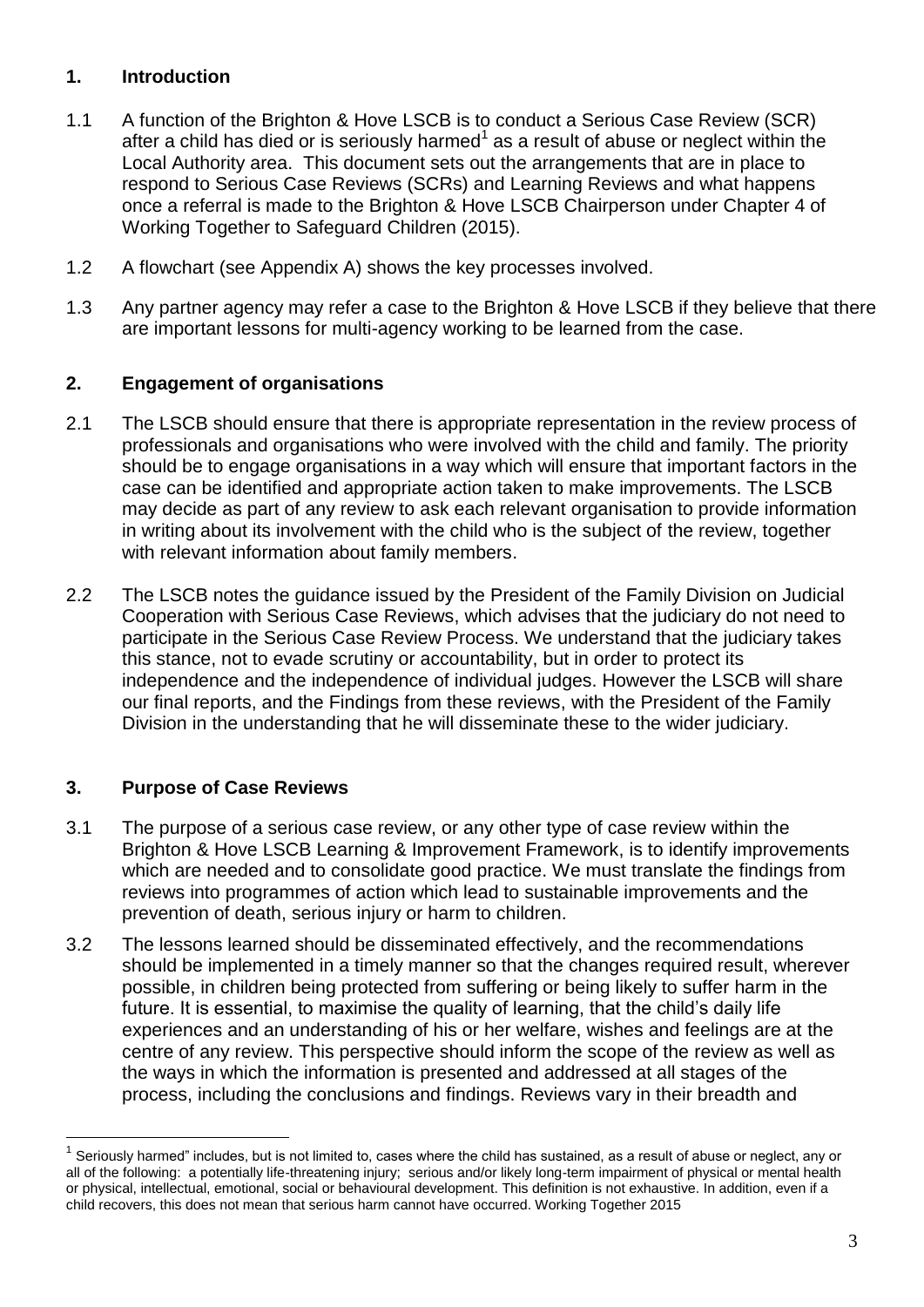complexity but, in all cases, where possible lessons should be acted upon quickly without necessarily waiting for the review to be completed.

- 3.3 The focus on multi-agency working in reviews is important to establish the different narratives that each agency may have had about the case, and the family's experience of different services. The purpose should be to understand why differing narratives occur, particularly where there is a pattern which repeats itself in a number of cases or situations. The review can support the development of an understanding of why some professionals might have had difficulties meeting their statutory safeguarding responsibilities.
- 3.4 Reviews are not inquiries into how a child died or was seriously harmed, or who is culpable; that is a matter for coroners and criminal courts respectively to determine, as appropriate.
- 3.5 Reviews are also not part of any disciplinary inquiry or process relating to individual practitioners. Where information emerges in the course of a review indicating that disciplinary action should be initiated under established procedures, the relevant processes should be undertaken separately from the review process. Alternatively, some reviews may be conducted concurrently with (but separately from) disciplinary action. In some cases (for example, alleged institutional abuse) it may be necessary to initiate disciplinary action as a matter of urgency to safeguard and promote the welfare of other children.

# <span id="page-3-0"></span>**4. Safeguarding siblings or other children**

- 4.1 When a child dies or is seriously harmed, and abuse or neglect is known or suspected to be a factor, local organisations should immediately ascertain whether there are other children who are suffering, or likely to suffer, significant harm and who require safeguarding e.g. siblings or other children in a family network, institution or social network (including social media) within which abuse is alleged.
- 4.2 Where there are concerns about the welfare of siblings or other children, the Pan-Sussex Child Protection Procedures must be followed, including those covering organised and complex abuse if relevant.

# <span id="page-3-1"></span>**5. When to undertake a SCR**<sup>2</sup>

5.1 Regulation 5 of the Local Safeguarding Children Boards Regulations 2006 sets out the functions of LSCBs. This includes the requirement for LSCBs to undertake reviews of serious cases in specified circumstances. Regulation 5(1) (e) and (2) set out an LSCB's function in relation to serious case reviews, namely:

5 (1) (e) undertaking reviews of serious cases and advising the authority and their Board partners on lessons to be learned.

- (2) For the purposes of paragraph (1) (e) a serious case is one where:
	- (a) abuse or neglect of a child is known or suspected; and

(b) either — (i) the child has died; or (ii) the child has been seriously harmed and there is cause for concern as to the way in which the authority, their Board partners or other relevant persons have worked together to safeguard the child.

 2 Paragraphs 5.1-55.5 are taken from Chapter 4 Working Together to Safeguard Children 2015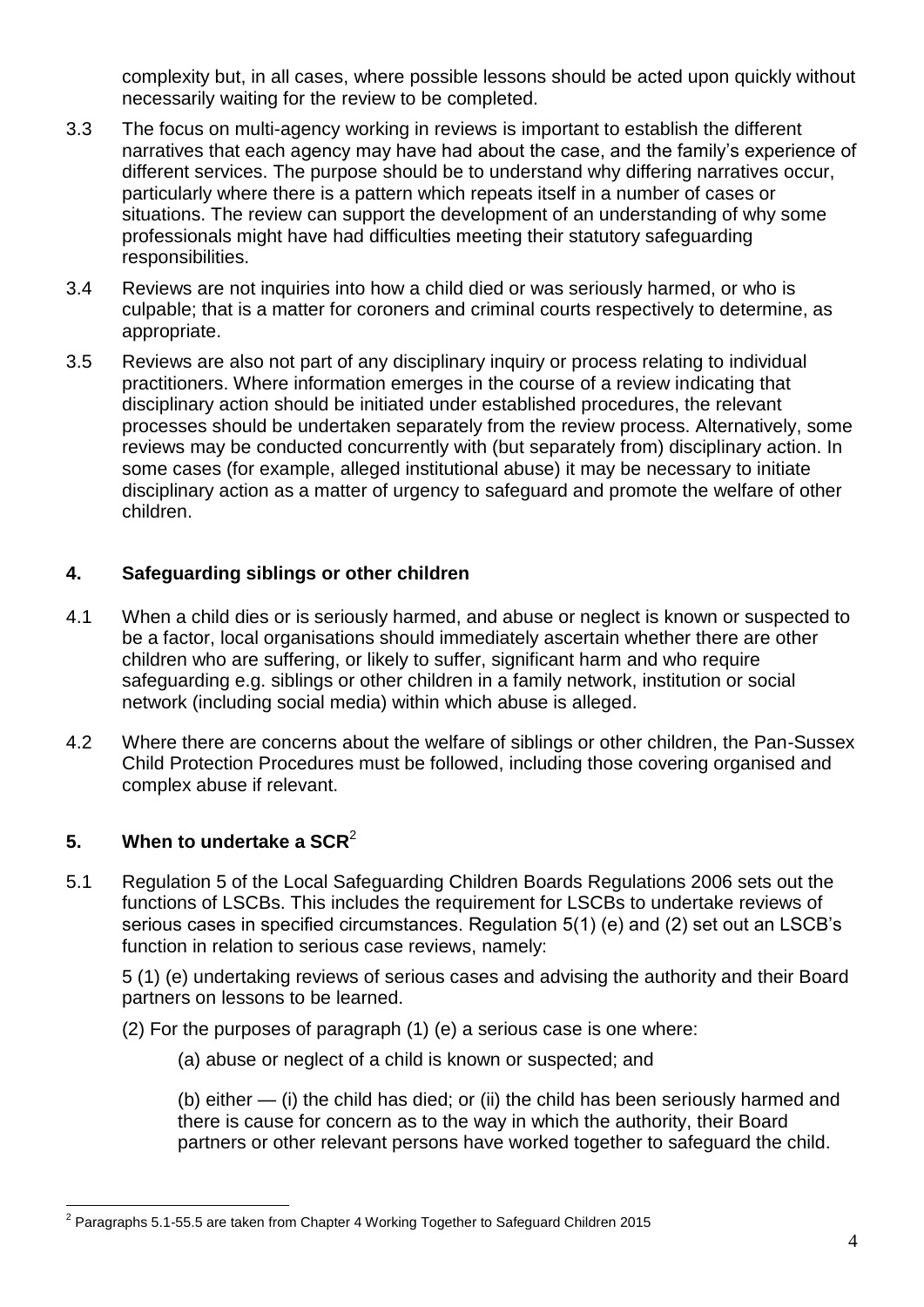- 5.2 Cases which meet one of these criteria (i.e. regulation 5(2)(a) and (b)(i) or 5 (2)(a) and (b)(ii) above) **must always** trigger an SCR.<sup>3</sup>
- 5.3 In addition, even if one of these criteria are not met an SCR **should always** be carried out when a child dies in custody, in police custody, on remand or following sentencing, in a Young Offender Institution, in a secure training centre or a secure children's home, or where the child was detained under the Mental Capacity Act 2005. Regulation 5(2)(b)(i) includes cases where a child died by suspected suicide.
- 5.4 Where a case is being considered under regulation 5(2)(b)(ii), unless it is clear that there are no concerns about inter-agency working, the LSCB **must** commission an SCR. The final decision on whether to conduct the SCR rests with the LSCB Chair. If an SCR is not required because the criteria in regulation 5(2) are not met, the LSCB may still decide to commission a SCR or they may choose to commission an alternative form of review.
- 5.5 LSCBs should consider conducting reviews on cases which do not meet the SCR criteria. They will also want to review instances of good practice and consider how these can be shared and embedded. LSCBs are free to decide how best to conduct these reviews. The LSCB should oversee the implementation of actions resulting from these reviews and reflect on progress in its annual report. In Brighton & Hove we call these reviews Learning Reviews. We also have the opportunity to commission the Monitoring & Evaluation Subcommittee to undertake multi-agency audits on behalf of the Case Review Subcommittee.

# <span id="page-4-0"></span>**6. Deciding which LSCB should take lead responsibility**

- 6.1 The LSCB for the area in which the child is normally resident must decide whether an incident notified to them meets the criteria for an SCR.
- 6.2 Where partner agencies of more than one LSCB have known about or have had contact with the child, the LSCB for the area in which the child is / was normally resident should take lead responsibility for conducting any review. Any other LSCBs that have an interest or involvement in the case should be invited to be included as partners in jointly planning, undertaking the review and the recommendations for learning and improvement. Brighton & Hove LSCB does not have the power to instruct other LSCBs to carry out any action (and vice versa), but should ensure the responsibilities are clearly communicated to another LSCB. Where another LSCB does not agree with an action or fails to carry it out, the Case Review Subcommittee Chairperson should seek clarification of the reasons why and if necessary escalate the issues to the LSCB Independent Chairperson.
- 6.3 In the case of looked after children, the local authority with statutory responsibility for looking after the child should take lead responsibility for conducting the review, again involving other LSCBs with an interest or involvement.

# <span id="page-4-1"></span>**7. Referring cases for consideration**

 $\overline{a}$ 

 $^3$  The National Panel of Independent Experts on SCRs has issued the following guidance for LSCBs on SCR initiation decisions: 1) **Serious Incident occurs where**

a) a child has sustained a potentially life threatening injury through abuse or neglect, serious sexual abuse, or sustained serious and permanent impairment of heath or development through abuse of neglect OR

b) a child dies (including death by suicide) and abuse or neglect is known or suspected to be a factor in the child's death. 2) **LSCB Chair considers whether and how to proceed with an SCR** 

If the child has died the criteria for an SCR will most likely be met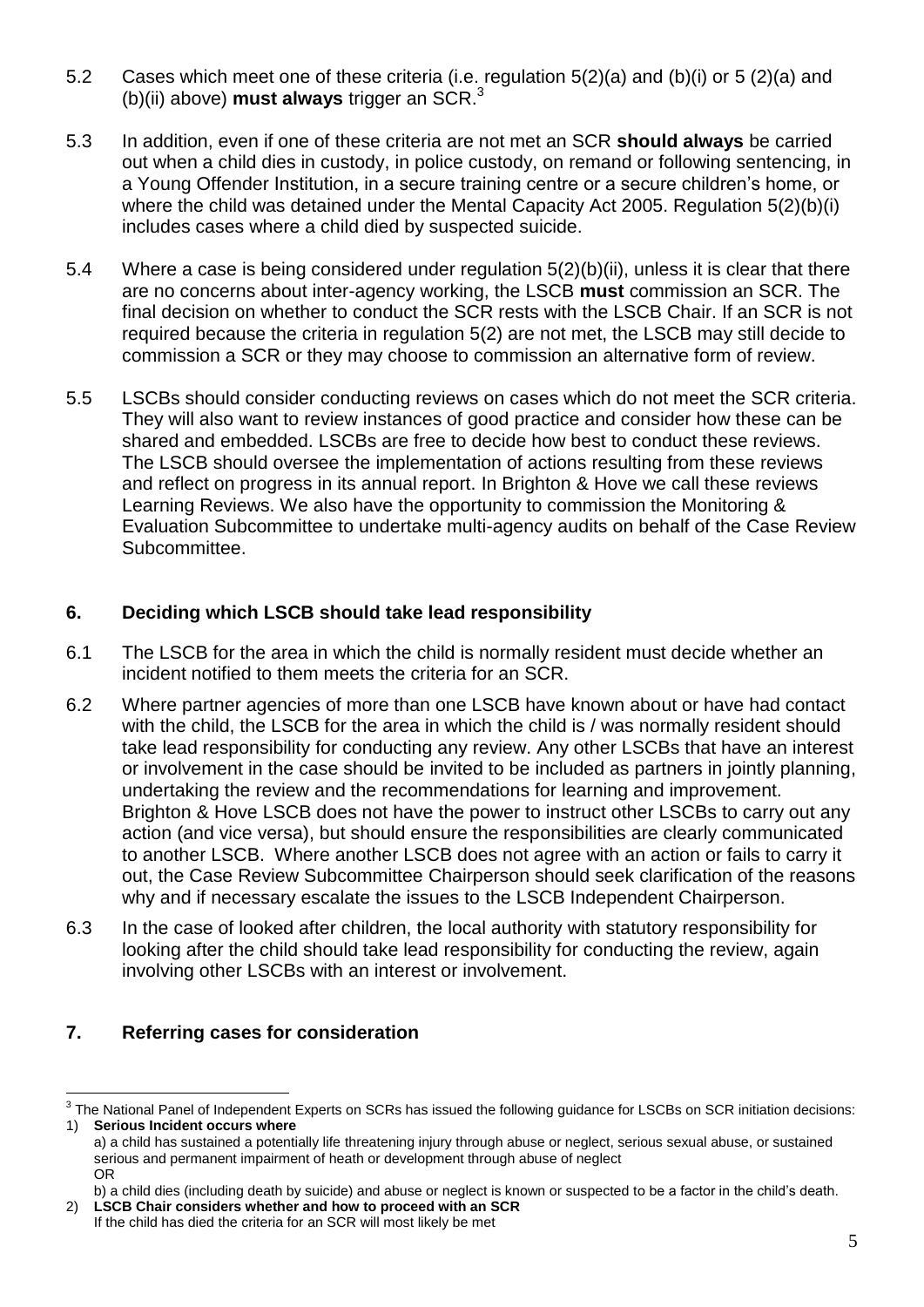- 7.1 Each agency must have arrangements for identifying cases where the agency considers that criteria for a SCR may be met. It is important that any practitioner or professional is able to discuss a case with their agency safeguarding children lead if they think a SCR may be required.
- 7.2 Any agency may refer a case to the LSCB that appears to meet the criteria. The agency safeguarding lead should notify the BHCC Head of Safeguarding/CP Adviser of a referral and confirm this in writing within 48 hours using the referral form (see Appendix B). The relevant agency Chief Officer must be notified of the referral by their agency safeguarding lead.
- 7.3 The LSCB Business Manager will request agency information to enable the reports to be available at the next available Case Review Subcommittee so that the group can make an informed recommendation to the Chairperson as to whether a SCR or Learning Review should be commissioned, or if no further action should be taken.
- 7.4 The Brighton & Hove LSCB Chairperson has ultimate responsibility for deciding whether to conduct a review.
- 7.5 Cases may be referred by the Child Death Overview Panel. The Chairperson of the Child Death Overview Panel (CDOP) may refer a case to the LSCB that appears to meet the criteria and which he or she considers is likely to have important lessons for interagency working. A professional involved in the Child Death Overview Panel can at any stage as in 7.1 above.
- 7.6 In addition, the Secretary of State for the Department for Education has powers to demand an inquiry be held under the *Inquiries Act 2005*.

# <span id="page-5-0"></span>**8. Case Review Sub Committee**

- 8.1 The Brighton & Hove LSCB has a standing Case Review Subcommittee. The Subcommittee has several functions and tasks delegated to it by the Brighton & Hove LSCB. In summary, the Case Review Subcommittee will coordinate the following interrelated activity to ensure the local Learning and Improvement Framework is effectively implemented:
	- Procedures are up to date and compliant with Working Together 2015 to be 'best prepared' to respond to any referral regarding a serious incident which may or may not fall within the criteria for a Serious Case Review.
	- Making recommendations to the LSCB Independent Chairperson as to:
		- whether a Serious Case Review should be carried out and the methodology to be used, or
		- whether a Serious Case Review should not be carried out but another type of learning review should be undertaken and the methodology to be used, or
		- whether other action should be taken by the LSCB in line with the Learning & Improvement Framework.
	- Commissioning Serious Case Reviews or other types of Learning Reviews on behalf of the LSCB.
	- Monitoring partner agency and the LSCB's action plans following the publication of a Serious Case Review or completion of another type of Learning Review.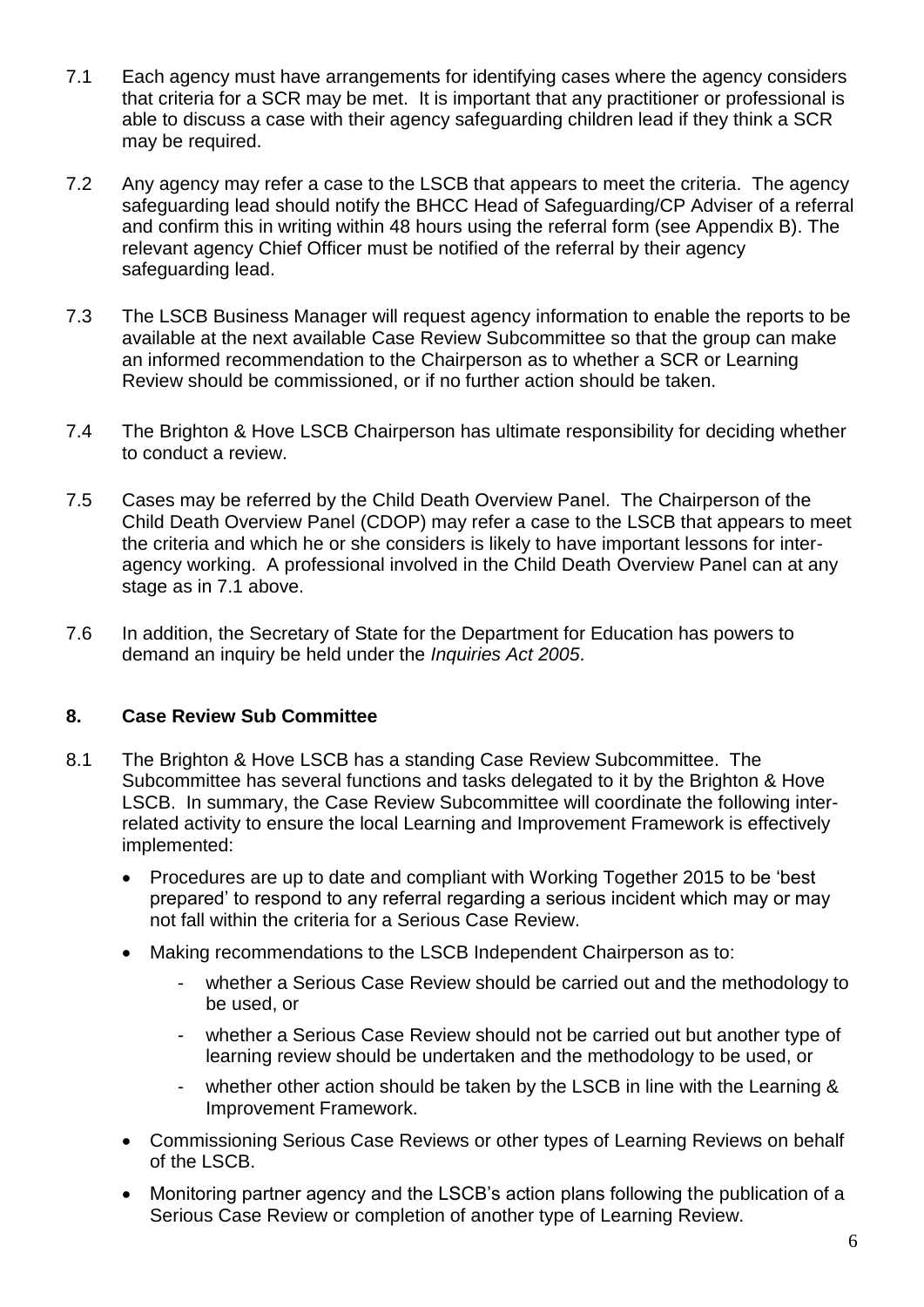- Using the learning from own and other LSCB Serious Case Reviews and national learning on Serious Case Reviews to inform policy, practice and the LSCB learning and development programme.
- 8.2 The standing Case Review Subcommittee meets monthly. As a minimum, the Case Review Subcommittee will have nominated senior representatives from:
	- Children's Social Work, BHCC
	- Health Commissioning & Partners (represented by either the Designated Doctor and/or Designated Nurse)
	- Education Services, BHCC
	- Sussex Police
	- Kent, Surrey & Sussex CRC
	- Public Health
	- Lay Member

In addition, BHCC Head of Safeguarding/CP Adviser is also member of SCR Subcommittee.

- 8.3 The BHCC Legal Adviser and the LSCB Business Manager should attend or be available to the Subcommittee for advice. The LSCB Administrator will provide dedicated admin support to the Subcommittee.
- 8.4 If the Subcommittee is to make a decision to recommend to the LSCB Independent Chairperson on the criteria for an SCR, partner agency representatives may be co-opted to provide knowledge of their agency's contact with a child and his or her family or to provide expert advice.
- 8.5 The standing Subcommittee should be chaired by an experienced person who could be a member of the Brighton & Hove LSCB. The LSCB Chairperson in consultation with the Subcommittee Chairperson may consider that an Independent Chairperson should be appointed to chair a particular Case Review Subcommittee. This may be considered when the Brighton & Hove LSCB requires an additional level of independence (e.g. due to a conflict of interest, specialist expertise is required, complex issues).
- 8.6 The minimum requirement for the Subcommittee to be quorate is three representatives from Children's Social Care, Health Commissioning & Partners, Police and Education. In exceptional circumstances, where a member is not able to attend, the Subcommittee Chairperson may proceed with the meeting and reach a decision on the basis that further delay would not be consistent with the Learning & Improvement Framework.
- 8.7 The Brighton & Hove LSCB Business Manager will notify the Subcommittee members that they are to be convened for the purposes of deciding whether to recommend that a SCR should be undertaken.
- 8.8 Once it is known that a case is being considered for review, each organisation should immediately secure its records relating to the case to guard against loss or interference.

# <span id="page-6-0"></span>**9. Deciding whether to initiate a SCR**

9.1 The LSCB for the area in which the child is normally resident must decide whether an incident notified to them meets the criteria for an SCR. This decision should normally be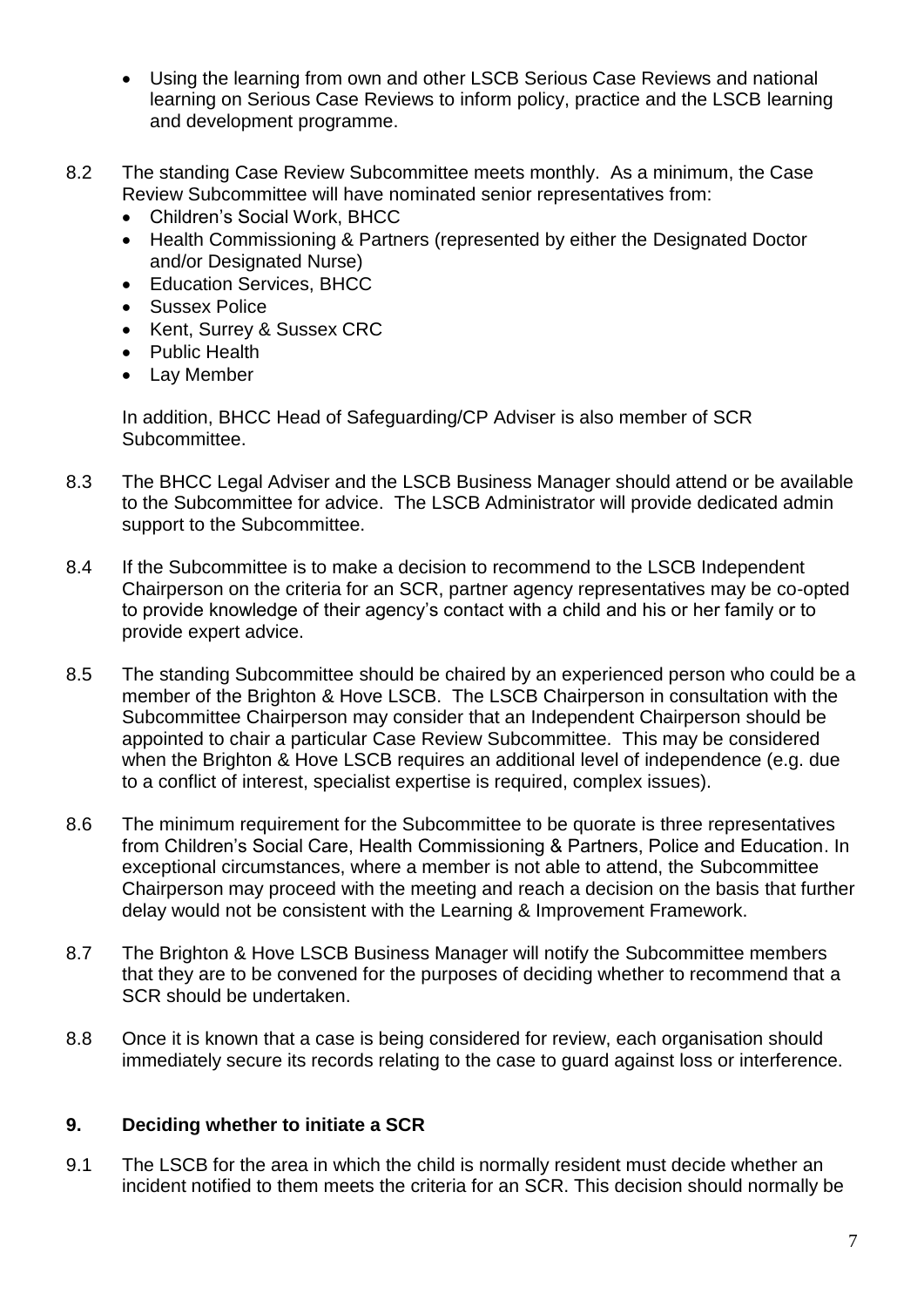made within one month of notification of the incident. The final decision rests with the LSCB Chairperson.

- 9.2 The Chairperson may seek peer challenge from another LSCB Chair when considering this decision and also at other stages in the SCR process.
- 9.3 In considering whether a case meets the criteria for a serious case review the Brighton & Hove LSCB Chairperson should receive a written briefing from the Case Review Subcommittee Chairperson. This should include the reasons for the Subcommittee's view on whether the criteria has been met or not, plus an outline of the methodology for a SCR or other Learning Review. Where the child has died, the Brighton & Hove LSCB Chairperson should also use information available from the professionals involved in reviewing the child's death to assist in making this decision (i.e. CDOP minutes and standard reports).
- 9.4 The LSCB Chairperson will inform the BHCC Head of Safeguarding/CP Adviser whether a SCR should be initiated or not. This will then be communicated to the Case Review Subcommittee via the LSCB Business Manager and subsequent arrangements made for the SCR or Learning Review to begin.
- 9.5 The LSCB should let Ofsted and the National Panel of Independent Experts on SCRs (National Panel) know their decision (see Appendix D). If the LSCB decides not to initiate an SCR, their decision may be subject to scrutiny by the national panel. The LSCB should provide information to the panel on request to inform its deliberations and the LSCB Chair should be prepared to attend in person to give evidence to the panel.
- 9.6 Following a decision by the Brighton & Hove LSCB Chairperson to undertake a SCR, the Case Review Subcommittee should make arrangements to manage and quality assure the process on a case by case basis. This role may be undertaken by the standing Case Review Subcommittee or by a separate SCR 'Panel'. The expectation would be for the lead reviewer to report on a regular basis to the Case Review Subcommittee or 'Panel' on the progress of the review, emerging learning, timescales for completion, costs and the arrangements for the Final SCR Report and presentation to LSCB.

# <span id="page-7-0"></span>**10. Timescales for initiating and undertaking a review**

- 10.1 Within one month of a case coming to the attention of the Brighton & Hove LSCB Chairperson, he or she should decide, following a recommendation from the standing Case Review Sub Committee, whether to initiate a Serious Case Review or Learning Review.
- 10.2 The LSCB should aim for completion of a review within six months of initiating it. If this is not possible (for example, because of potential prejudice to related court proceedings), every effort should be made while the review is in progress to: (i) capture points from the case about improvements needed; and (ii) take corrective action.
- 10.3 In some cases, criminal proceedings may follow the death or serious injury of a child. The Case Review Subcommittee Chairperson should discuss with the relevant criminal justice agencies such as the police and the CPS, at an early stage, how the review process should take account of such proceedings. For example, how does this affect timing and the way in which the review is conducted (including any interviews of relevant personnel), what is its potential impact on criminal investigations, and who should contribute at what stage? Much useful work to understand and learn from the case can often proceed without risk of contamination of witnesses in criminal proceedings.
- 10.4 Where a child has died it may well be the case that their death will be the subject of an inquest conducted by the coroner. The function of the inquest will be to establish the circumstances and cause of the death. Consideration will need to be given on a case by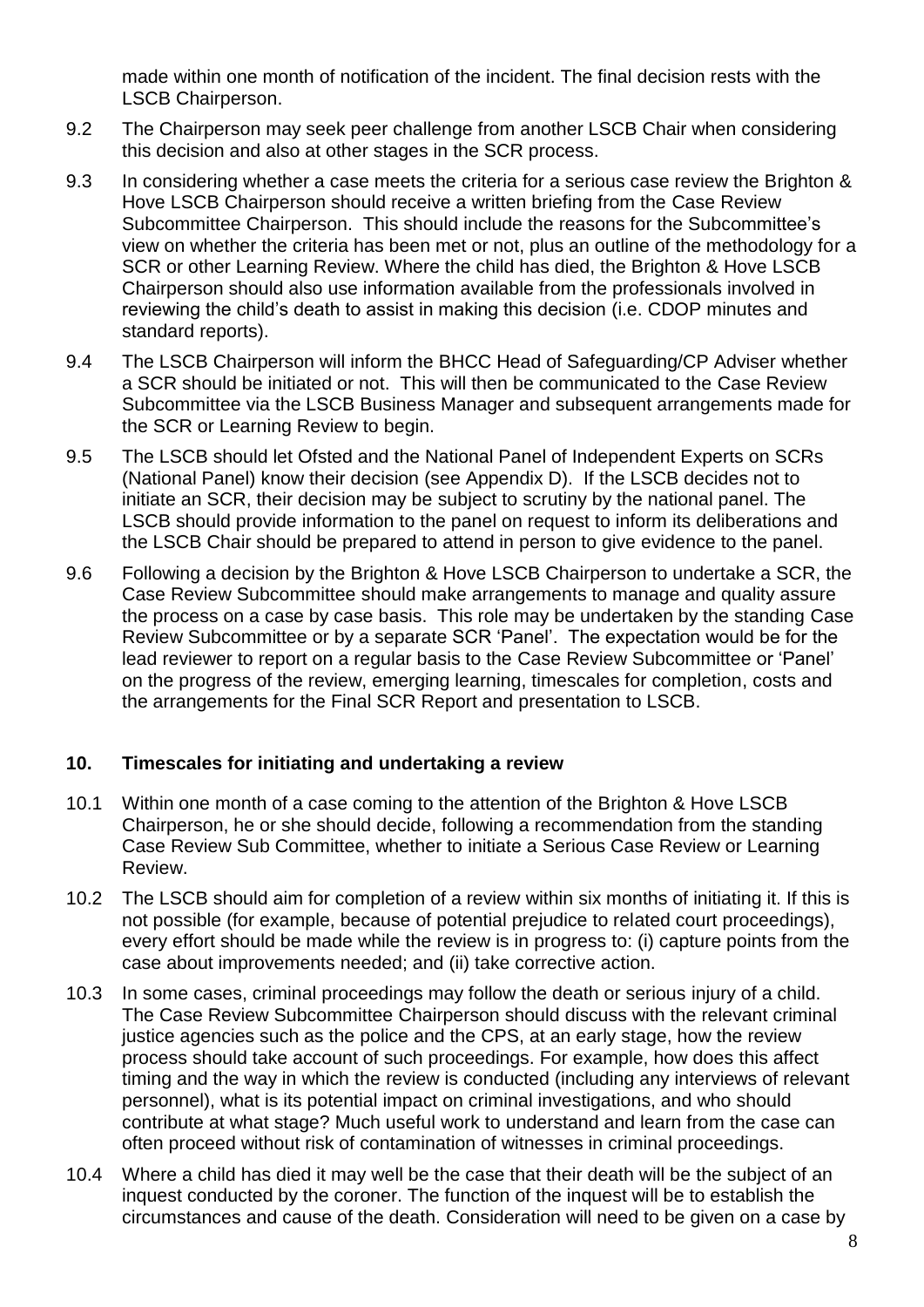case basis as to the degree to which any Serious Case Review needs to be informed by the inquest, and vice versa, and this will have implications for the timescales of any review.

- 10.5 In the event that a Serious Case Review is being conducted in relation to a case which is also the subject of a coroner's inquest, the Legal Adviser to the LSCB will ensure that the coroner is made aware of the intention to conduct a Serious Case Review. The coroner will wish to know the likely timescale of the review, and terms of reference.
- 10.6 The Legal Adviser to the LSCB will consider at an early stage the degree to which it will be necessary in the circumstances of the case for the SCR team to have access to information which may emerge from the enquiries of the coroner, and the subsequent inquest. The coroner will also wish to consider the extent to which it will be necessary to receive relevant information from the review, or even whether or not the inquest can proceed prior to the review concluding. These are issues which should be considered with the benefit of legal advice by the lead reviewers, Subcommittee and Chairperson, and then raised with the coroner on behalf of the LSCB at the first pre inquest review hearing.
- 10.7 Staff involved in the review should be informed that there is legal precedent for the coroner asking to see the material obtained by the review team, and that therefore it is possible that information shared with the Review Team during the review process will be shared with the coroner, who can then decide to disclose any part of the information obtained in the inquest with any interested party to the inquest, including the family. Where agencies participating in the review are also made interested parties to the inquest, it will be possible for staff to seek their own legal advice about this, and if necessary their agency can make its own representations to the coroner. Where possible family members should be met with and made aware of reviews findings prior to receiving any review documents via the coroner's court.
- 10.8 In the event that there are proceedings which have been or are being conducted in the family court at the time of the review, the allocated local authority lawyer will be requested to consider whether there is any relevant information pertinent to the terms of the review obtained within the family proceedings. If this is the case the Legal Adviser to the LSCB should be informed and consideration given as to whether or not an application to the family court is needed for disclosure of the identified material to the review team.
- 10.9 Reviews should not be delayed as a matter of course because of outstanding family, civil or administrative court cases or coroners proceedings. The LSCB Chairperson will make decisions as to the timing of the review on a case by case basis, based on advice from the Case Review Subcommittee Chairperson, having consulted with the local authority or the police where there are any dual court processes, e.g. pending criminal, civil proceedings, and where necessary having obtained legal advice.
- 10.10 The final Review Report should take full account of salient, new information which becomes available during the course of these any civil or criminal proceedings, and the facts, conclusions and recommendations should be revised accordingly.

# <span id="page-8-0"></span>**11. Notifications**

11.1 Once the Brighton & Hove LSCB Chairperson has decided to carry out a SCR, a letter of notification will be sent by the LSCB Chairperson to Chief Executive Officers of the agencies involved. This will be undertaken by the LSCB Business Manager.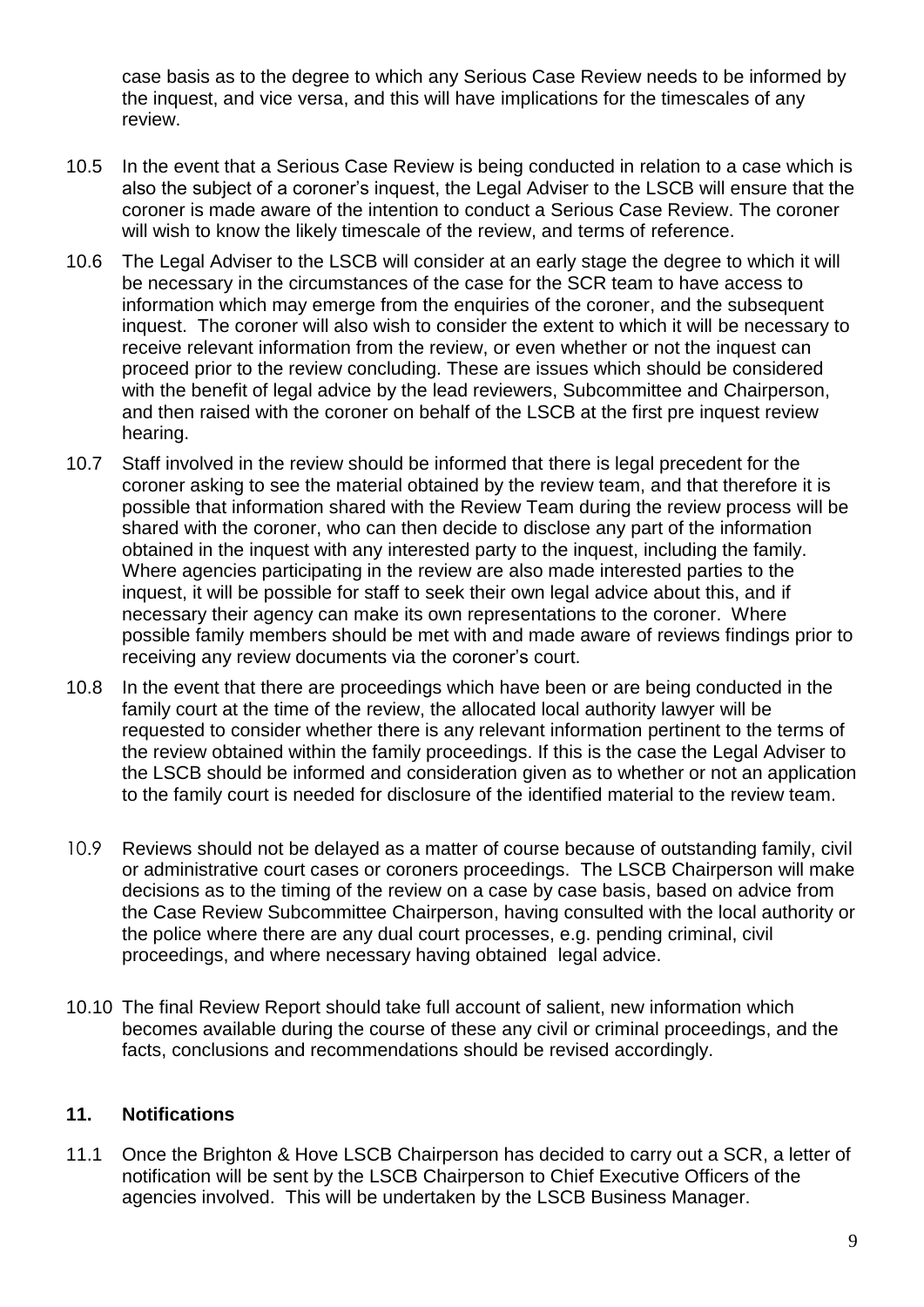- 11.2 The Brighton & Hove LSCB Chairperson should notify the Ofsted and the National Panel of Independent Experts on SCRs (National Panel) whether or not a serious case review will be initiated as soon as the decision is made. It is good practice for other agencies to notify their respective regulators. CCG commissioners should ensure the Care Quality Commission (CQC) are notified. The Police should also notify Her Majesty's Inspectorate of Constabulary (HMIC), and similarly the National Offender Management Service should notify Her Majesty's Inspectorate of Prisons (HMIP) and Her Majesty's Inspectorate of Probation (HMI Probation). In addition to Ofsted and the DfE, the DfE Early Years Unit and Ofsted should be informed if children's day care or childminding is involved; and the DfE should also be informed if a school is involved. Other agencies must inform the relevant regulatory bodies as appropriate.
- 11.3 In all cases and at all stages in the SCR process from the first notification to Ofsted of a serious incident to the completion of the Final SCR Report, information relating to children, family members and professionals involved in the case (with the exception of the B&H LSCB Chairperson, SCR Panel Chairperson and Lead Reviewer) should be anonymised before being submitted to any external organisation or body (including Ofsted, the National Panel and any Government Departments).
- 11.4 If the Brighton & Hove LSCB Chairperson has decided to carry out a Learning Review the Case Review Subcommittee will notify the relevant agencies during the determining a methodology stage – see page 10

# <span id="page-9-0"></span>**12. Notifying and Engaging the Family**

- 12.1 It is important that consideration is given to the best means of notifying families that a review is being undertaken. Effective communication at an early stage may be vital in gaining cooperation from family members during the review process (e.g. interviews). The use of interpreters or translation services should be used where English is not the first language of the family members. Generally best practice would be to personally deliver and explain a notification letter with a family by a professional already involved with the family or the lead reviewers for a review. It is not good practice for a letter to be sent 'cold' to family members unless every reasonable attempt to arrange a face-to-face interview has been exhausted. In such situations the wording of the letter should be carefully thought through.
- 12.2 Where a child has survived and is the subject of a review, they must be informed (given their age and understanding) that a review is being initiated and the process explained in a suitable way. Where the child is too young to be informed, arrangements should be made for relevant communications to be archived for such a time when it may be appropriate to inform the child retrospectively.
- 12.3 The timings of such notifications are crucial, particularly when there are current Police investigations. When there are pending criminal proceedings involving the parents and or family members, the decision about how and when to notify the family needs to taken by the Review Team on the case review, there must be a Police representative present.
- 12.4 When appropriate the family will be invited to share their views with the Lead Reviewer.
- 12.5 If the review team identify relevant third parties whom it is considered can offer an important perspective on the case (such as friends or key members of the network of the family), consideration will be given to inviting them to participate in the review by meeting with the lead reviewers. The means of notifying them of the request should be the subject of careful consideration, informed by their circumstances.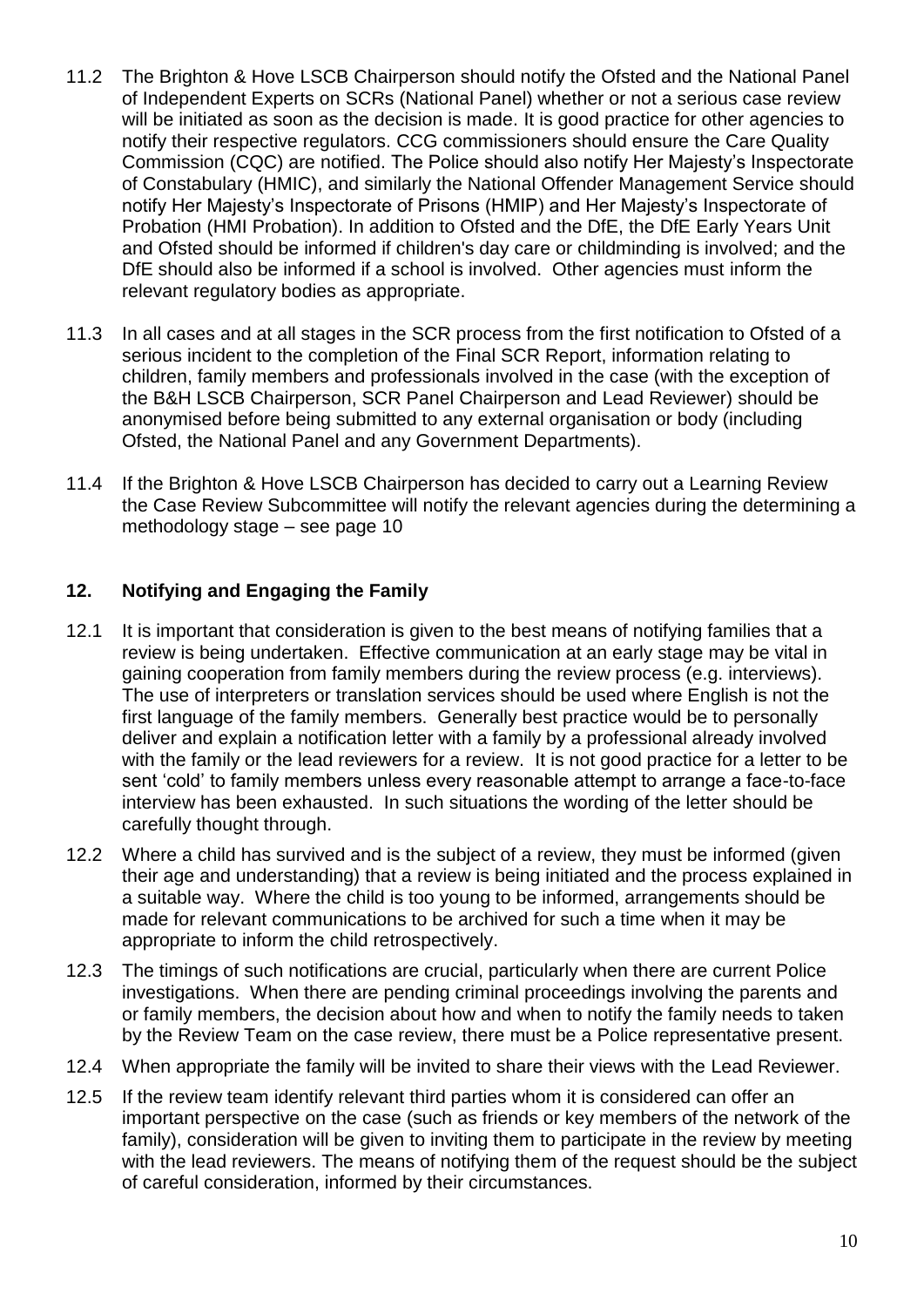# <span id="page-10-0"></span>**13. Determining the methodology for a review**

- 13.1 If the Case Review Subcommittee advises that a review should take place, they must also recommend the methodology for the review. The methodology used and the way a review should be conducted must be consistent with the principles for learning and improvement set out in Chapter 4 Working Together 2015.
- 13.2 See the Brighton & Hove LSCB Learning & Improvement Framework for examples of the methodology models for consideration.
- 13.3 The initial scoping of the review should take into account the current information known in each case and must identify those who should contribute. As further information becomes available other contributors may be needed.
- 13.4 As part of the LSCB's ongoing Learning & Improvement Framework, the LSCB may have specific questions that should be answered as part of the review. These may link to previous lessons learnt through monitoring and evaluation (e.g. through multi agency case audits). It is important not to view the review process as a separate from other LSCB activities.
- 13.5 For relevant issues to be considered see Appendix C.

# <span id="page-10-1"></span>**14. Appointing Reviewers**

- 14.1 The LSCB should appoint one (or in some cases two) suitable individuals to lead the review who have demonstrated that they are qualified to conduct reviews using methodologies consistent with Chapter 4 Working Together 2015. In a Serious Case Review the lead reviewer should be independent of the LSCB and the organisations involved in the case.
- 14.2 For a Serious Case Review the LSCB Business Manager should provide the national panel of independent experts and the Department for Education with the name(s) of the individual(s) they appoint to conduct the SCR. The LSCB should consider carefully any advice from the independent expert panel about appointment of reviewers.
- 14.3 The Brighton & Hove LSCB Chairperson in conjunction with the Case Review Subcommittee Chairperson will identify suitable candidates, dependent on the needs of each case review. Candidates will be asked to supply:
	- a Curriculum Vitae; and
	- a referee who will be a Senior Manager or LSCB Chairperson in an authority where they have previously been lead reviewer on a SCR or written a SCR Final Report or complex reporting a related field.
- 14.4 Once a Lead Reviewer has been identified a commissioning letter and contract outlining terms and conditions for the case review will be drawn up by the LSCB Business Manager. The contract will include details of the time allocated, costs agreed, timescales for completion and the format of the Final Report.
- 14.5 The Lead Reviewer is likely to be commissioned to produce the Final SCR Report. However, this needs to be confirmed on a case by case basis.

# <span id="page-10-2"></span>**15. Publishing Reports**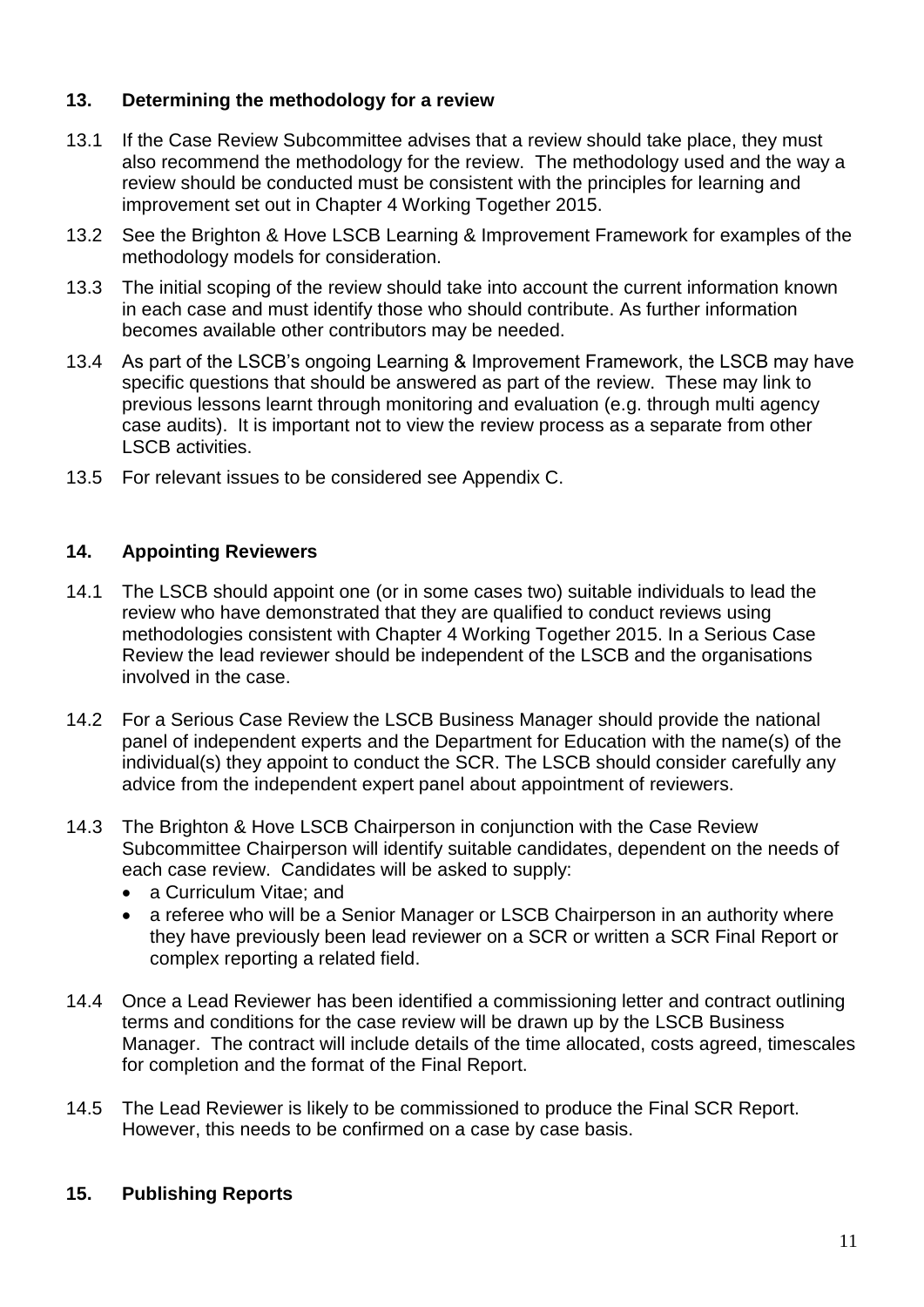- 15.1 All reviews of cases meeting the SCR criteria should result in a report which is published and readily accessible on the LSCB's website for a minimum of 12 months. Thereafter the report should be made available on request. This is important to support national sharing of lessons learnt and good practice in writing and publishing SCRs. From the very start of the SCR the fact that the report will be published should be taken into consideration and shared with all involved in the review process, including family and professionals. SCR reports should be written in such a way that publication will not be likely to harm the welfare of any children or vulnerable adults involved in the case.
- 15.2 All reviews of cases that **do not** met the SCR criteria will not result in a report which is published. A synopsis of learning will be drafted and this will be readily accessible on the LSCB's website and proactively distributed to staff, including the in the LSCB Safeguarding Newsletter.
- 15.3 Final Review Reports should:
	- provide a sound analysis of what happened in the case, and why, and what needs to happen in order to reduce the risk of recurrence;
	- be written in plain English and in a way that can be easily understood by professionals and the public alike ; and
	- be suitable for publication without needing to be amended or redacted.
- 15.4 The Final Report should enable professionals from all relevant sectors to understand fully what happened in each case, the context in which the events occurred and to learn and apply the lessons. The Final Report should bring together the facts, analyse the findings and may make recommendations for future action dependent on the methodology used.
- 15.5 Brighton & Hove LSCB should publish, either as part of the Final Report or in a separate document, information about: actions which have already been taken in response to the review findings; the impact these actions have had on improving services; and what more will be done.
- 15.6 When compiling and preparing to publish reports, LSCBs should consider carefully how best to manage the impact of publication on children, family members and others affected by the case, including the impact upon staff.
- 15.7 LSCBs must comply with the Data Protection Act 1998 in relation to SCRs, including when compiling or publishing the report, and must comply also with any other restrictions on publication of information, such as court orders which restrict published material about the family. Where a report has been provided to the coroner's inquest prior to publication it should be noted that the inquest is held in public, and therefore there will be scope for reporting of the report in so far as it is made public during the inquest.
- 15.8 LSCBs should send copies of all SCR reports to the national panel of independent experts at least one week before publication. If an LSCB considers that an SCR report should not be published, it should inform the panel which will provide advice to the LSCB. The LSCB should provide all relevant information to the panel on request, to inform its deliberations.

# <span id="page-11-0"></span>**16. LSCB action on receiving the Final Report**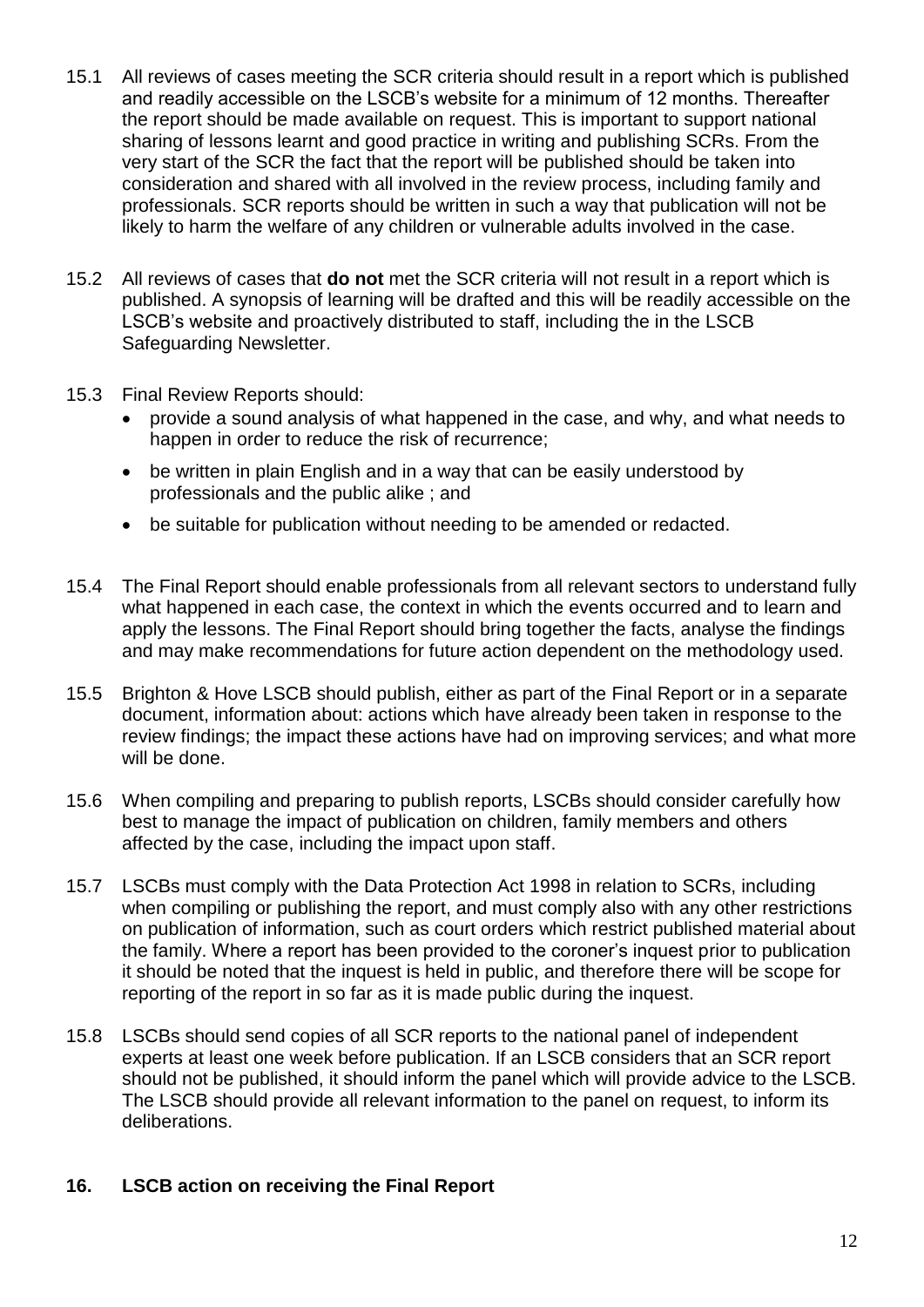- 16.1 The Case Review Subcommittee, on behalf of the Brighton & Hove LSCB, should quality assure the Final Report.
- 16.2 The LSCB should oversee the process of agreeing with partners what action they need to take in light of the reviews findings.
- 16.3 The Brighton & Hove LSCB should approve the Final Report and:
	- Make arrangements to provide feedback and debriefing to family members as appropriate;
	- Make arrangements to provide feedback and debriefing to staff as appropriate;
	- Make arrangements to provide a briefing to the media as appropriate;
	- Disseminate the Final Report to relevant interested parties;
	- If an SCR, publish the Final SCR Report once the SCR has been completed
	- Implement those actions for which the B&H LSCB has lead responsibility and monitor the timely implementation of the actions resulting from the review;
	- Formally conclude the review process when all the actions have been implemented.
- 16.4 In an SCR, prior to publication the Brighton & Hove LSCB and partner agencies should anticipate the likely response from the media and plan in advance how to manage it constructively. A lead agency may take responsibility for de-briefing family members, or for responding to media interest about a case, in liaison with contributing agencies and professionals.

## <span id="page-12-0"></span>**17. Audit and monitoring**

- 17.1 Monitoring of the actions produced from the Final Report will be undertaken by the standing Case Review Subcommittee reporting back to LSCB on a regular basis. Upon completion, the Case Review Subcommittee will advise the Board that all actions are complete.
- 17.2 Any areas of inter-agency activity identified as of particular concern may also be referred for consideration to the Brighton & Hove LSCB Monitoring & Evaluation Subcommittee as a potential area for monitoring and review.

# <span id="page-12-1"></span>**18. Reviewing Institutional Abuse**

- 18.1 When serious abuse takes place in an institution, or multiple abusers are involved, the same principles of review apply but reviews are likely to be more complex, on a larger scale, and may require more time. The scope of the SCR and the methodology needs to be carefully considered to explore the issues relevant to the specific case.
- 18.2 If, for example, children had been abused in a residential school, it would be important to explore whether and how the school had taken steps to create a safe environment for children, and to respond to specific concerns raised.
- 18.3 There needs to be clarity over the interface between the different processes of investigation (including criminal investigations); case-management, including help for abused children and immediate measures to ensure that other children are safe; and review (i.e. learning lessons from the case to reduce the chance of such events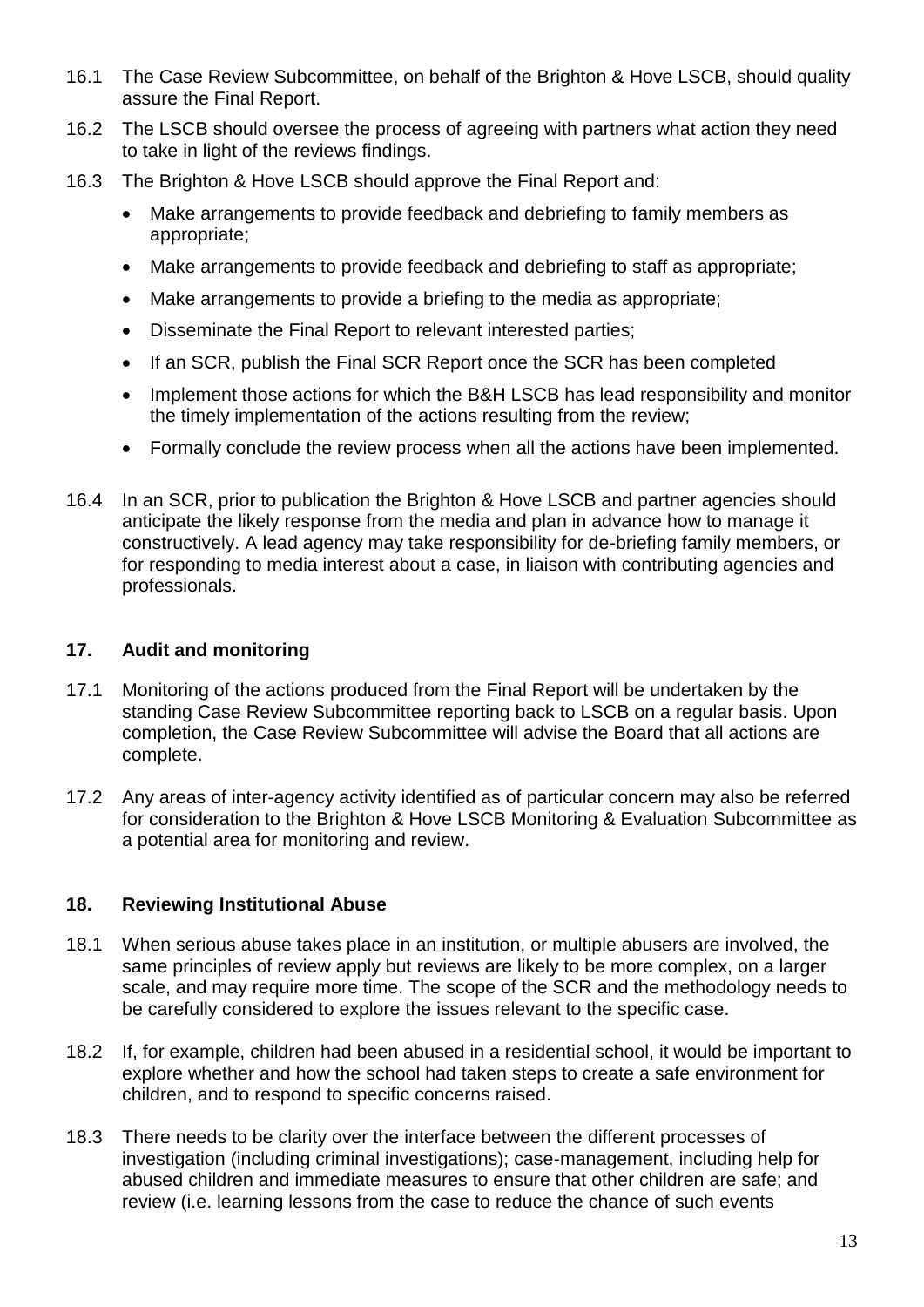happening again). The three different processes should inform each other. Any proposals for review should be agreed with those leading criminal investigations, to make sure that they do not prejudice possible criminal proceedings.

## <span id="page-13-0"></span>**19. Supporting Staff**

- 19.1 The death or serious injury of a child may be a traumatic event for involved staff (including unpaid staff such as volunteers), particularly if they were involved in service delivery to the child or to the child's family.
- 19.2 Managers have a duty of care to employees and volunteers and should ensure that whether they are interviewed or not in relation to a case where there is a LSCB Review, staff involved is supported through the process. This might be by the provision of support from the employer or by giving advice about sources of independent support.
- 19.3 Managers should advise staff about access to support through the employing agency (e.g. many organisations have employee welfare services for example which may be able to assist).
- 19.4 In addition, or as an alternative, staff may also wish to consult their Trades Union or professional association about sources of support. Managers should not prevent or discourage this.
- 19.5 The LSCB has produced support guidance for staff involved in SCRs and this can be read here: [Support Guide for Staff: Serious Case & other Learning Reviews:](http://brightonandhovelscb.org.uk/wp-content/uploads/LSCB-Case-Review-Guidance-for-Staff-FINAL.pdf)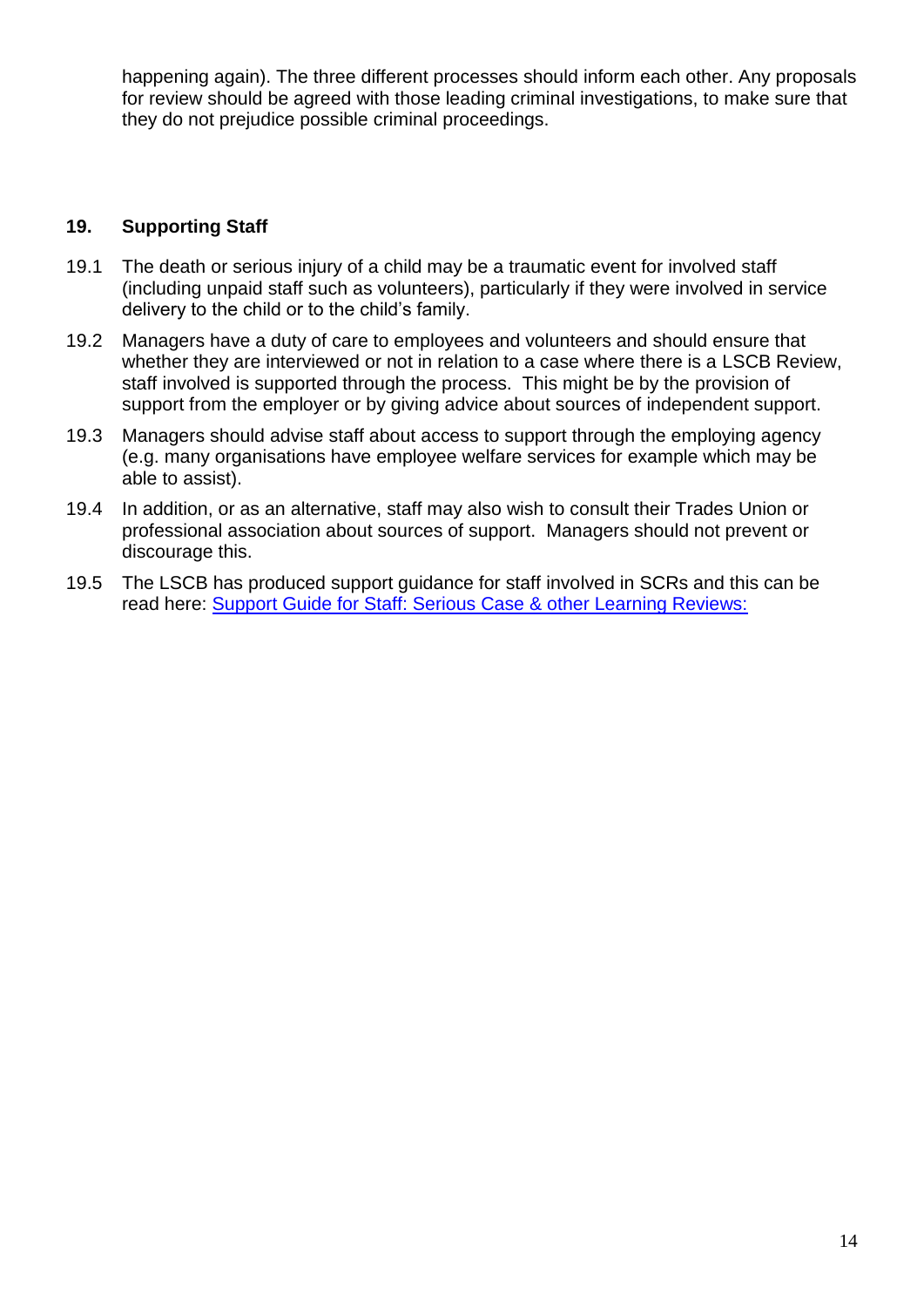# **APPENDIX A - Serious Case Review Flowchart**

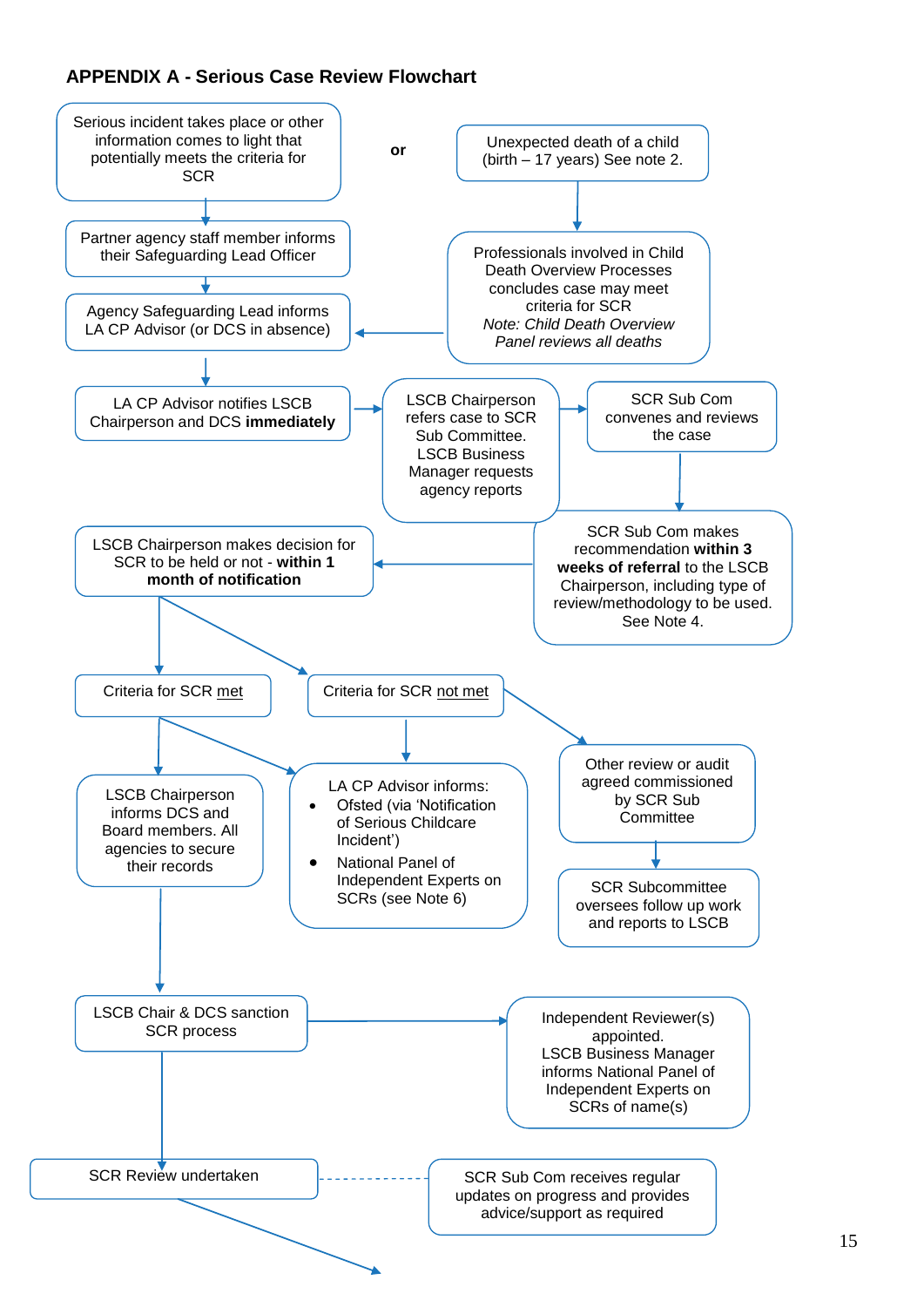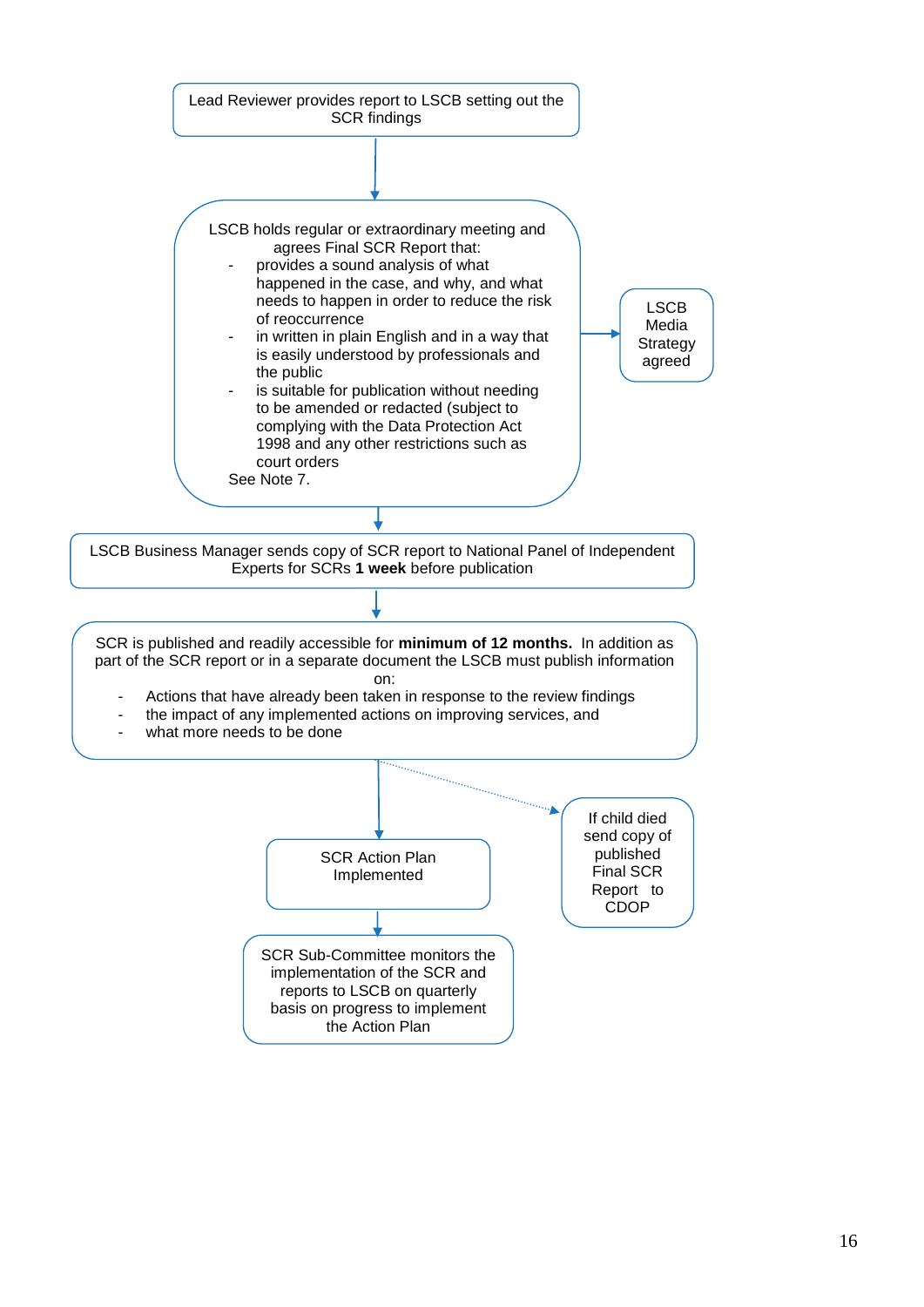#### **Important Notes:**

- 1. See Terms of Reference for SCR Sub Committee.
- 2. An 'unexpected death' is defined as a death that was not anticipated as a significant possibility 24 hours beforehand;
- 3. The SCR Sub Com should provisionally agree the following when a recommendation to the LSCB Independent Chairperson is made to undertake a full SCR: (a) A rationale of the type of review (methodology) to be used; (b) Agencies involved in the review; (c) Appointment of Lead Reviewer(s), (d) Administrative support, (e) Timescale for the Review. These matters should be confirmed at the earliest opportunity once the LSCB Independent Chairperson has decided that a SCR will be undertaken.
- 4. The timescale for conducting a Serious Case Review is **six months** from the LSCB Independent Chairperson agreeing that the case meets the criteria for a Serious Case Review;
- 5. The Lead Reviewer(s) will be commissioned jointly by the LSCB Independent Chairperson and the DCS to ensure an independent process;
- 6. LA CP Adviser informs National Panel of Independent Experts on SCRs **within 14 days** of decision by LSCB Independent Chairperson not to initiate a SCR.
- 7. If the LSCB has concerns about publication this must be referred to the National Panel of Independent Experts on SCRs.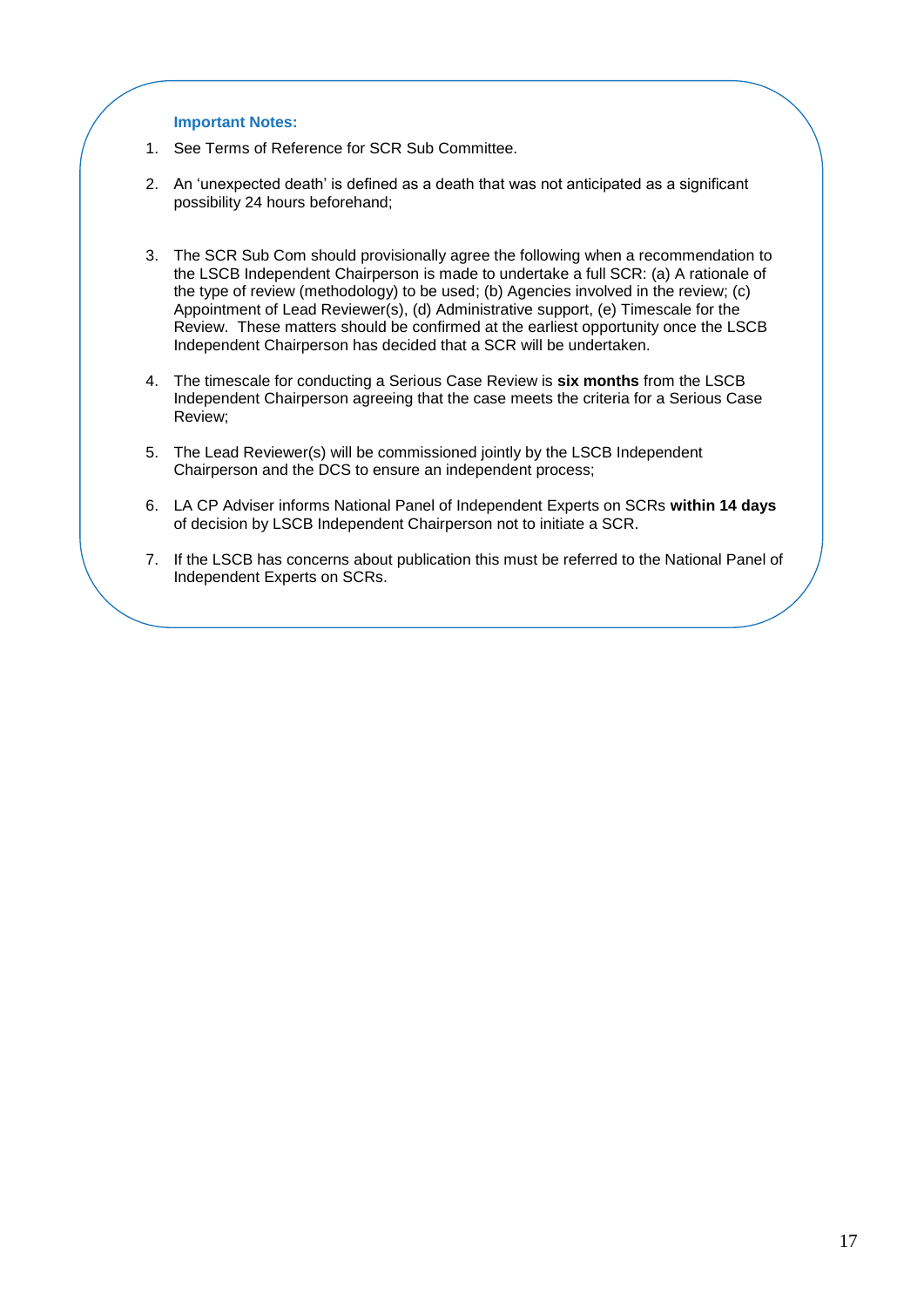

# **Request for summary of involvement to help inform decision to hold a Serious Case Review or Learning Review**

The Brighton & Hove LSCB is considering whether to hold a Serious Case or Learning Review relating to a child as per Chapter 4 of Working Together to Safeguard Children 2015.

In order for the Case Review Subcomittee to make a recommendation to the LSCB Independent Chairperson the following information is requested of your agency.

Please return this proforma by: **DATE** to Claire-Louise Mackay, LSCB Admin Officer; at [LSCBCasereviews@brighton-hove.gcsx.gov.uk](mailto:LSCBCasereviews@brighton-hove.gcsx.gov.uk)

[This will be](mailto:LSCBCasereviews@brighton-hove.gcsx.gov.uk) passed to Mia Brown, LSCB Business Manager.

| <b>Name of Child</b>      |  |
|---------------------------|--|
| Date of Birth             |  |
| <b>Last known address</b> |  |
| <b>Siblings</b>           |  |
| Mother's name             |  |
| <b>Father's name</b>      |  |
| <b>Period of Interest</b> |  |

**Reason for Information Request**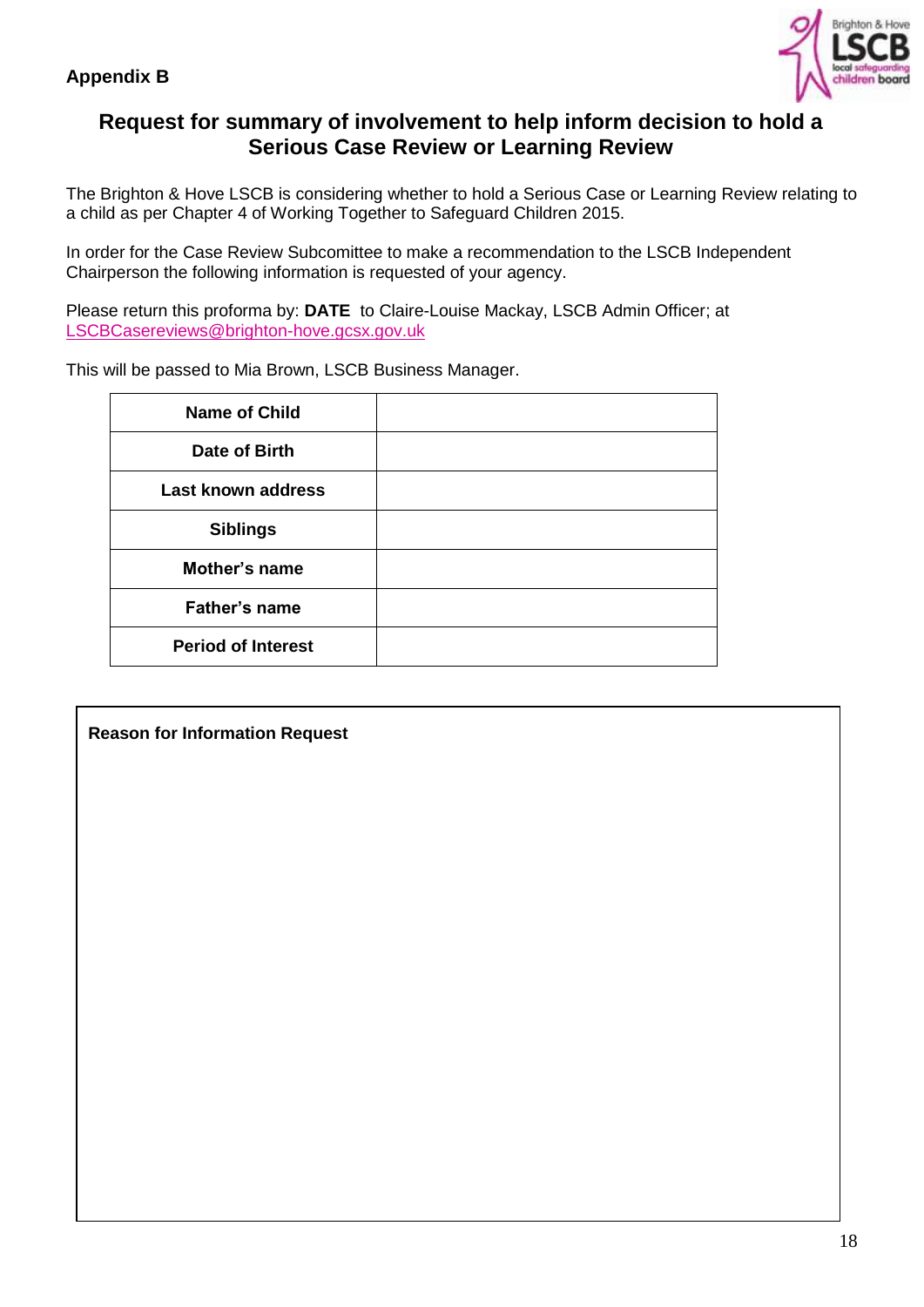| Name of agency you represent    |                                                        |                  |                                                                                                  |
|---------------------------------|--------------------------------------------------------|------------------|--------------------------------------------------------------------------------------------------|
| Your name                       |                                                        |                  |                                                                                                  |
| Your telephone number           |                                                        |                  |                                                                                                  |
| Your email address              |                                                        |                  |                                                                                                  |
|                                 |                                                        |                  | Note of any concerns about child or parents / family members & actions taken by agency           |
|                                 |                                                        |                  |                                                                                                  |
|                                 |                                                        |                  |                                                                                                  |
|                                 |                                                        |                  |                                                                                                  |
| A&E, referral to other agency)  |                                                        |                  | Significant Events (e.g. changes in family, coming to the attention of the Police, Attendance at |
| Date                            | Event                                                  |                  |                                                                                                  |
|                                 |                                                        |                  |                                                                                                  |
|                                 |                                                        |                  |                                                                                                  |
|                                 |                                                        |                  | Summary of Involvement: Please try and restrict submission to two pages - this is a summary      |
|                                 | of the information you hold on contact with this child |                  |                                                                                                  |
| Period/Length of<br>involvement | Type of Involvement                                    |                  |                                                                                                  |
|                                 |                                                        |                  |                                                                                                  |
|                                 |                                                        |                  |                                                                                                  |
|                                 |                                                        |                  |                                                                                                  |
|                                 |                                                        |                  |                                                                                                  |
| specified above                 |                                                        |                  | Frontline staff involvement during time known to your services within the period of interest     |
| Name                            |                                                        | <b>Job Title</b> |                                                                                                  |
|                                 |                                                        |                  |                                                                                                  |
|                                 |                                                        |                  |                                                                                                  |
|                                 |                                                        |                  |                                                                                                  |
|                                 | Other Agencies known to be involved from records       |                  | Dates of involvement if known                                                                    |
|                                 |                                                        |                  |                                                                                                  |
|                                 |                                                        |                  |                                                                                                  |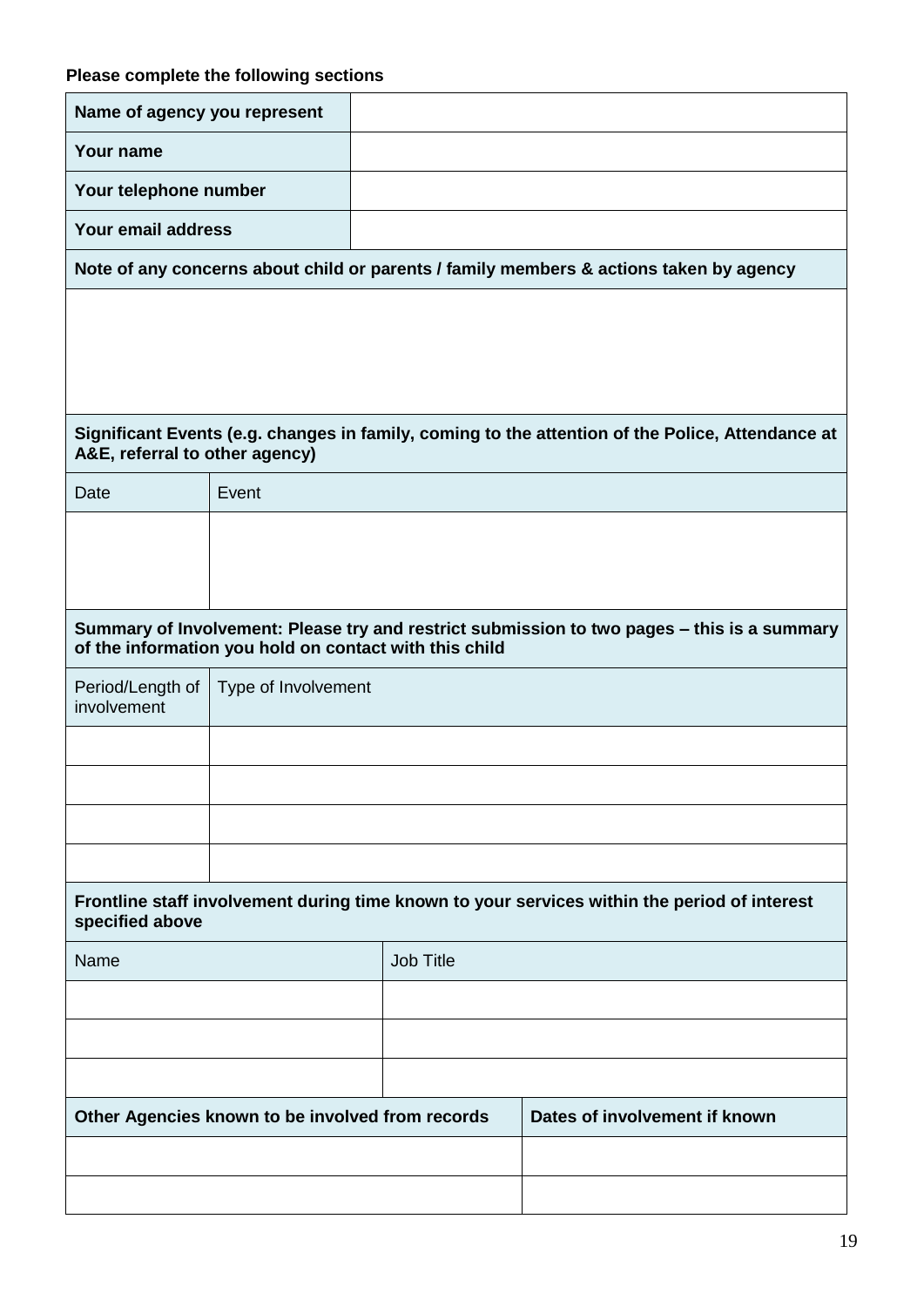# **Referral to Brighton & Hove LSCB of a Serious Incident for Consideration by the Case Review Subcommittee**



### **Section 1**

Section 1 to be completed by the referring officer following a discussion with their line manager and Designated Child Protection professional, and where appropriate, the Case Review Panel member from their organisation. For organisations without a Case Review Panel representative, cases can be discussed with the Head of Safeguarding for the Local Authority.

Please send this form securely to [LSCBcasereviews@brighton-hove.gcsx.gov.uk](mailto:LSCBcasereviews@brighton-hove.gcsx.gov.uk)

**The objective of this form is to convey as much information that is readily available at the time of completion. If information is unavailable do not delay in making this referral.**

| <b>1. NOTIFIER DETAILS</b>              |               |                |                                           |  |
|-----------------------------------------|---------------|----------------|-------------------------------------------|--|
| <b>Notifying</b>                        |               | Role (in       |                                           |  |
| professional:                           |               | relation to    |                                           |  |
|                                         |               | child):        |                                           |  |
| Date of                                 |               | <b>Contact</b> |                                           |  |
| notification:                           |               | details:       |                                           |  |
|                                         |               |                |                                           |  |
| Who are you<br>submitting this          | An agency     |                | A multi-agency partnership<br>(e.g. CDOP) |  |
| referral on behalf<br>of? (please tick) | Please state: |                | Please state:                             |  |
| Signed:                                 |               |                |                                           |  |

| <b>2. CHILD'S DETAILS</b>                      |      |                            |                                       |                   |                      |  |
|------------------------------------------------|------|----------------------------|---------------------------------------|-------------------|----------------------|--|
| Child's full name:                             |      |                            | Other names<br>used:                  |                   |                      |  |
| Child's date of<br>birth:                      |      |                            | Date of<br>death/serious<br>incident: |                   |                      |  |
| Gender:                                        |      |                            | <b>Ethnicity:</b>                     |                   |                      |  |
| <b>Child's home</b><br>address:                |      |                            |                                       |                   |                      |  |
| Where does the<br>child live?<br>(please tick) | Home | Local<br>authority<br>care |                                       | With<br>relatives | Other (please state) |  |
| Child's<br>educational<br>establishment:       |      |                            |                                       |                   |                      |  |

|                                     | 3. PARENTS DETAILS (and other significant adults) |                                   |  |  |  |
|-------------------------------------|---------------------------------------------------|-----------------------------------|--|--|--|
| Mother's name:                      |                                                   | Mother's date<br>of birth:        |  |  |  |
| Mother's address (if<br>different): |                                                   |                                   |  |  |  |
| <b>Father's name:</b>               |                                                   | <b>Father's date</b><br>of birth: |  |  |  |
| Father's address (if<br>different): |                                                   |                                   |  |  |  |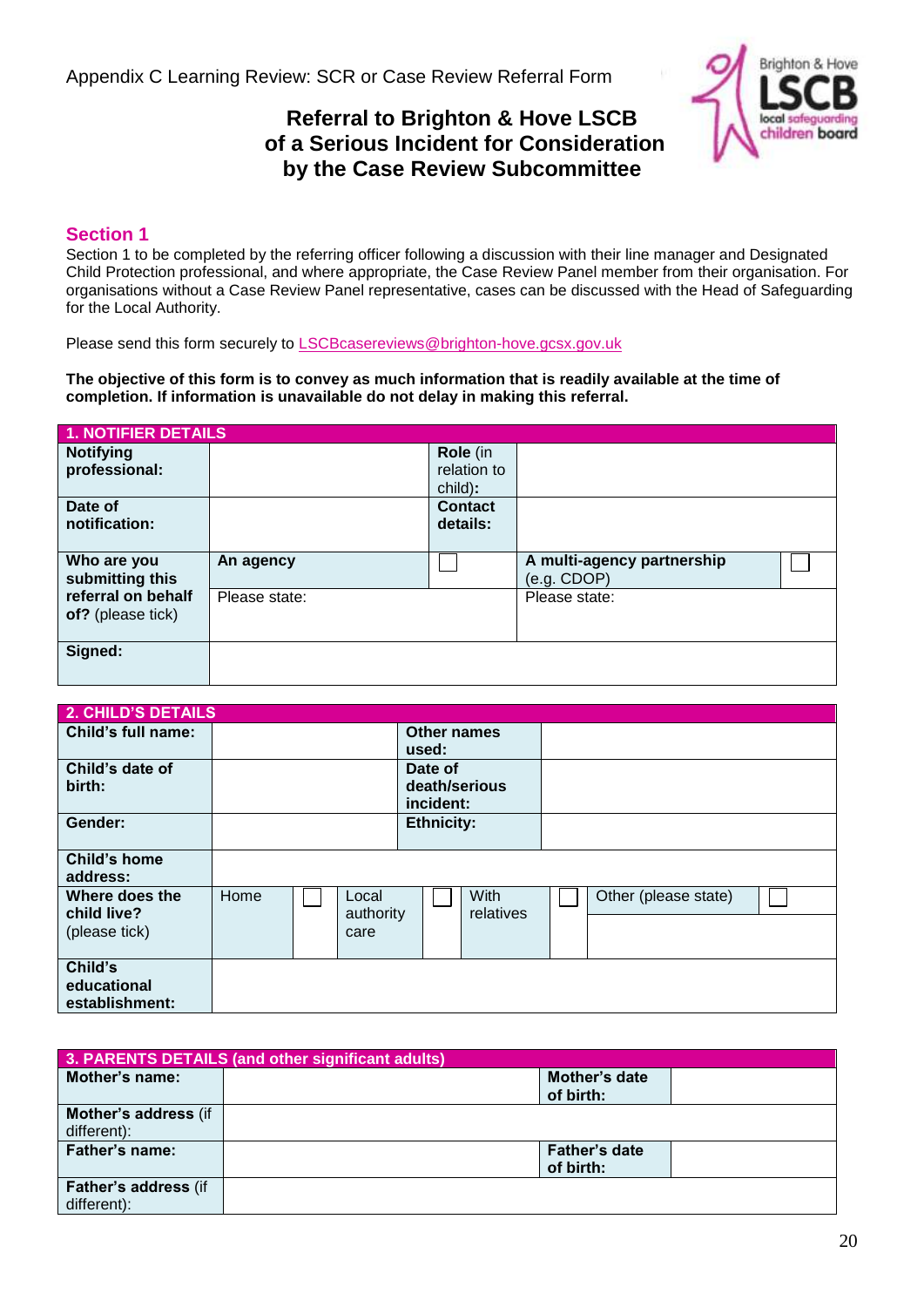|                  | <b>4. DETAILS OF SIBLINGS</b> |         |                                             |  |
|------------------|-------------------------------|---------|---------------------------------------------|--|
| Name of sibling: | Date of birth:                | Gender: | <b>Address</b> (if different to key child): |  |
|                  |                               |         |                                             |  |
|                  |                               |         |                                             |  |
|                  |                               |         |                                             |  |
|                  |                               |         |                                             |  |

| 5. REASON FOR REFERRAL (please tick all appropriate options)                                           |  |
|--------------------------------------------------------------------------------------------------------|--|
| See guidance document for glossary of terms                                                            |  |
| Considered to meet the Serious Case Review criteria (as set out in Working Together to Safeguard       |  |
| Children 2015)                                                                                         |  |
| Child has died and abuse or neglect is known or suspected to be a factor                               |  |
|                                                                                                        |  |
| Child has been seriously harmed (e.g. a potentially life threatening injury, serious sexual abuse) and |  |
| abuse or neglect is known or suspected to be a factor                                                  |  |
| There are concerns about the way that agencies have worked together to safeguard the child             |  |
| The case provides opportunities for learning lessons from multi-agency work                            |  |
|                                                                                                        |  |
| Child has committed suicide                                                                            |  |
|                                                                                                        |  |
| Child has been a perpetrator of a serious crime                                                        |  |
|                                                                                                        |  |

#### **6. CASE OUTLINE**

Please give a brief summary of the events leading to the referral including any critical incident, key dates, status of child, details of any disability or communication issues and any other relevant information.

#### **7. PARTICULAR CONSIDERATIONS**

Please specify any considerations for this case, for example media interest or criminal considerations or other linked cases.

If the case is known to be subject to a criminal investigation please state the lead investigator. If the case is known to be the subject of a Coroner's Enquiry please state key contact.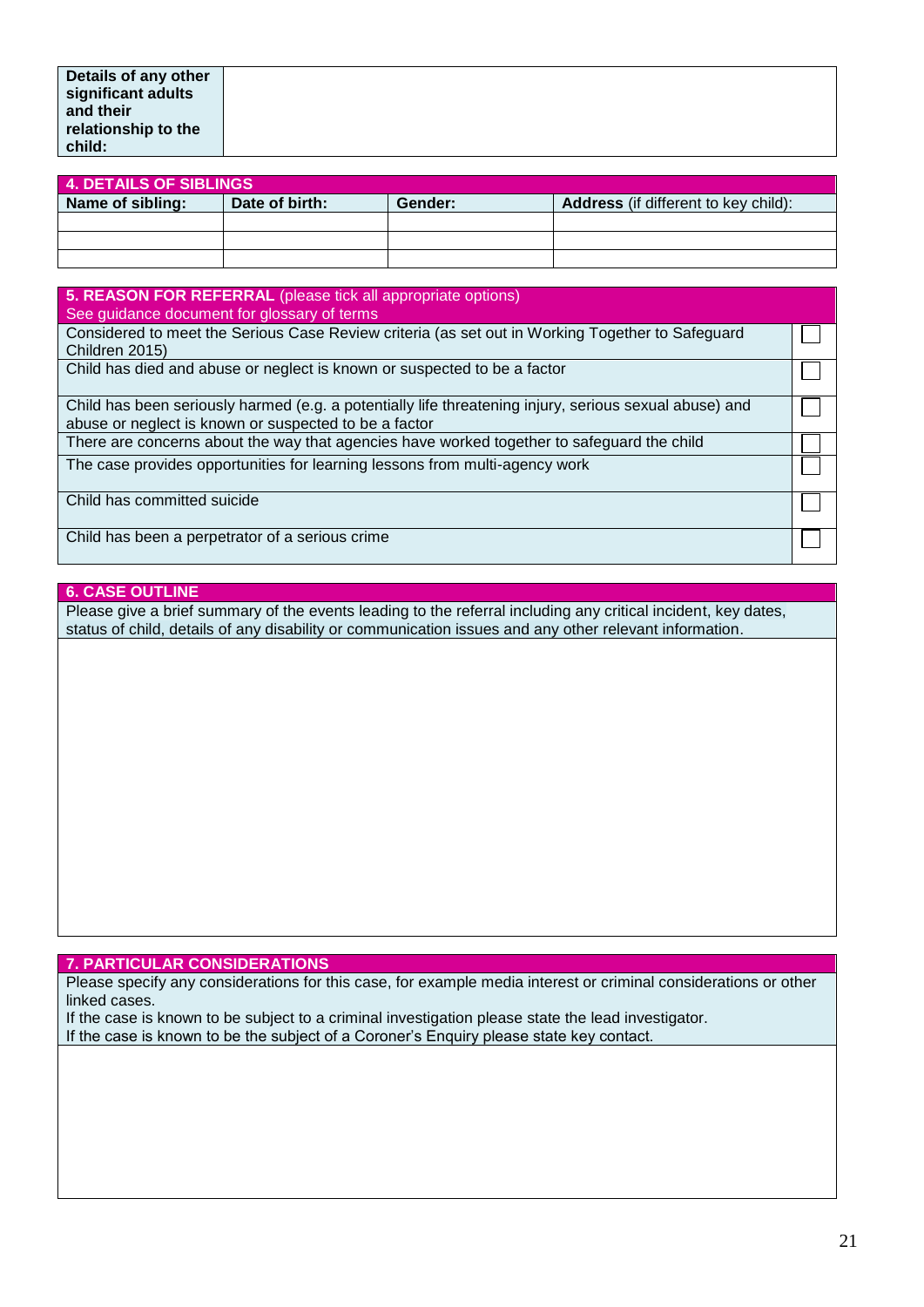## **8. ANY OTHER RELEVANT INFORMATION OR ISSUES**

| 9. OTHER AGENCY INVOLVEMENT |                                                               |                        |                                |  |
|-----------------------------|---------------------------------------------------------------|------------------------|--------------------------------|--|
| Agency:                     | Name and role of<br>key worker (in<br>relation to key child): | <b>Contact details</b> | <b>Reason for involvement:</b> |  |
|                             |                                                               |                        |                                |  |
|                             |                                                               |                        |                                |  |
|                             |                                                               |                        |                                |  |

| <b>10. AUTHORISATION FOR REFERRAL</b> |  |       |                                                                                                      |
|---------------------------------------|--|-------|------------------------------------------------------------------------------------------------------|
|                                       |  |       | This form should be countersigned by the manager/professional with whom this referral was discussed. |
| Name:                                 |  | Role: |                                                                                                      |
|                                       |  |       |                                                                                                      |
| Signature:                            |  | Date: |                                                                                                      |
|                                       |  |       |                                                                                                      |
| <b>Contact details:</b>               |  |       |                                                                                                      |
|                                       |  |       |                                                                                                      |

The Case Review Subcommittee usually meets monthly. Once considered by the subcommittee the referrer and authorising manager/professional will be notified of the outcome in writing by the Case Review Subcommittee Chair.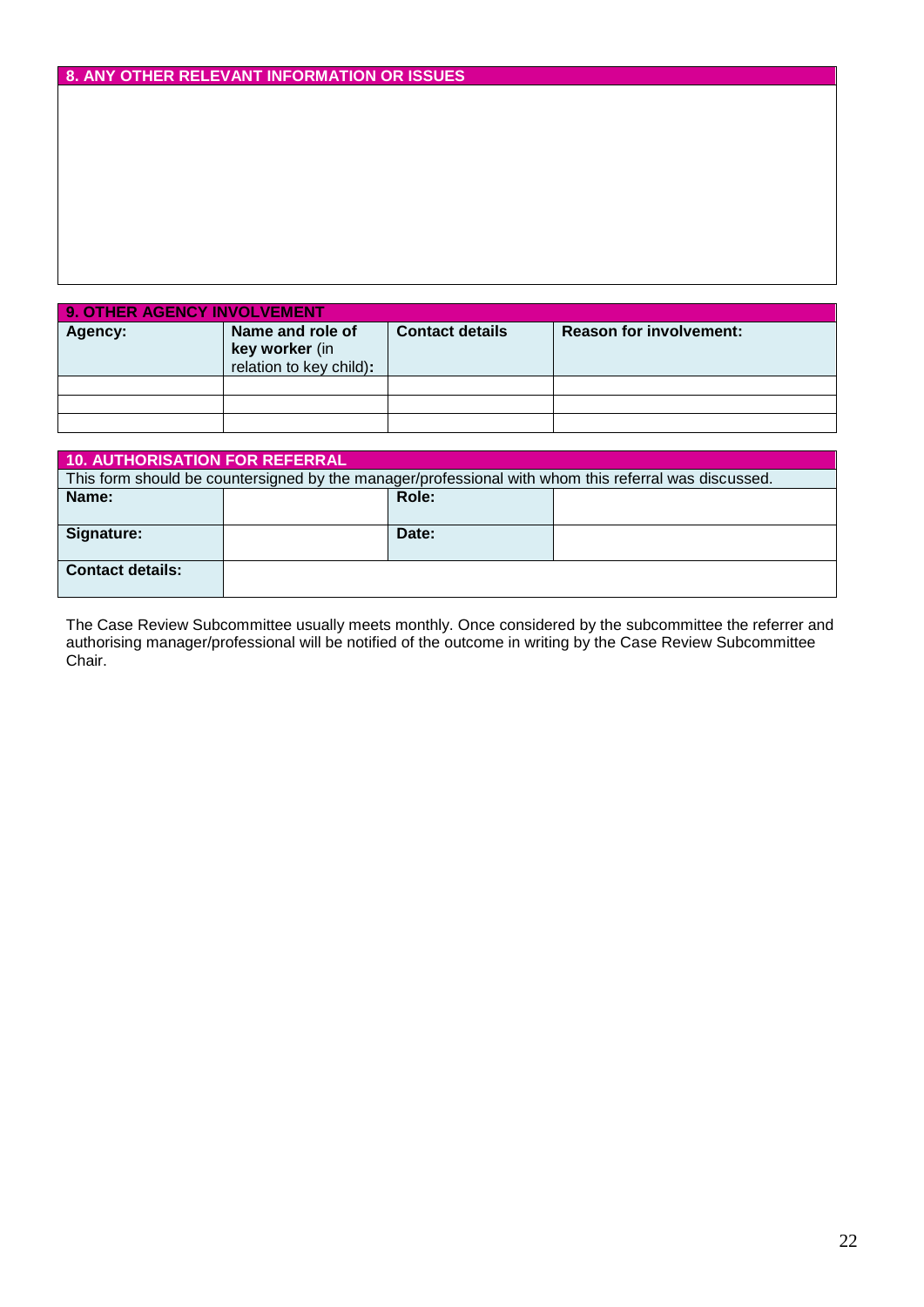#### **Section 2 Section 2 to be completed by the Case Review Subcommittee.**

| <b>1. MEETING</b> |  |
|-------------------|--|
| Date of Meeting:  |  |
| Attendees         |  |
| <b>Documents</b>  |  |
| considered        |  |

## **2. RECOMMENDATION** Please state whether a review is/not recommended and, where applicable what type of review is being recommended (e.g. serious case review or other learning review, multi-agency partnership review or single agency review)

Please state the reasons for the panel decision.

| <b>3. AUTHORISATION FOR RECOMMENDATION</b>                              |  |       |  |  |  |
|-------------------------------------------------------------------------|--|-------|--|--|--|
| This form should be signed by the Chair of the Case Review Subcommittee |  |       |  |  |  |
| Name:                                                                   |  | Role: |  |  |  |
|                                                                         |  |       |  |  |  |
| Signature:                                                              |  | Date: |  |  |  |
|                                                                         |  |       |  |  |  |

If the case referred meets the criteria for a review, the sub-group Chair will make a recommendation to the Independent Chair of the LSCB who will decide whether the review should be undertaken.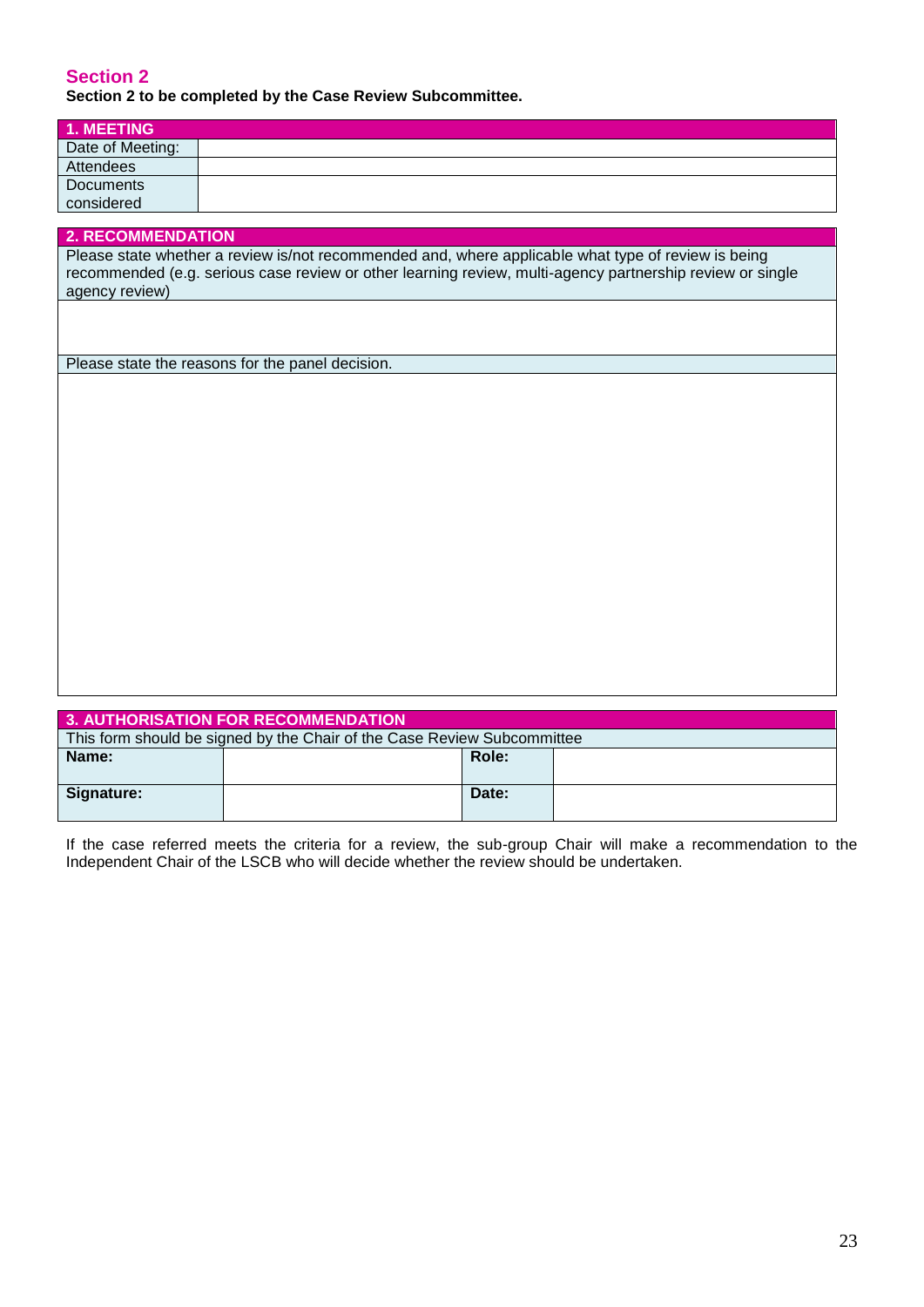### **Section 3 Section 3 to be completed by the Independent Chair of Brighton & Hove LSCB**

#### **1. DECISION**

Please state the conclusion you have reached including the reasons for that decision.

#### **2. ISSUES TO BE CONSIDERED**

Please state any particular issues you think must be considered by the review and any recommendation for the methodology.

| 3. SIGNED BY INDEPENDENT LSCB CHAIR |  |       |  |  |
|-------------------------------------|--|-------|--|--|
| Name:                               |  | Role: |  |  |
| Signature:                          |  | Date: |  |  |

If the decision is made to conduct a Serious Case Review the LSCB Manger will notify Ofsted and the national panel of independent experts.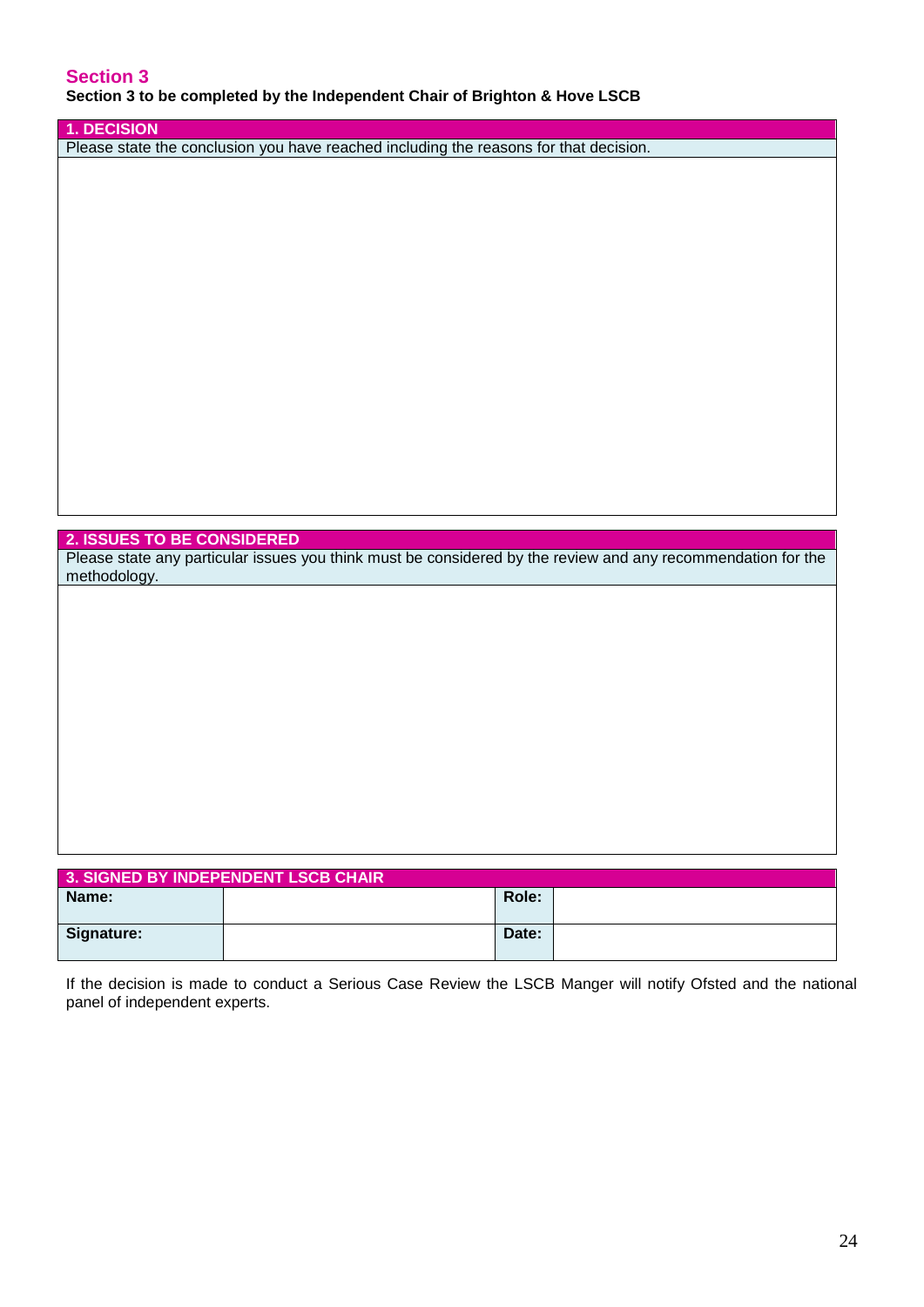# **Appendix D**

# **Key Questions for considering scope and methodology of SCR**

- What appear to be the most important issues to address in identifying the learning from this specific case? How can the relevant information best be obtained and analysed, including, for instance, information on the mental health of relevant adults?
- Are there any relevant court cases or investigations pending which could influence progress or the timing of the publication of the SCR report?
- Over what time period should events in the child's life be reviewed, i.e. how far back should enquiries extend and what is the cut-off point?
- What family history/background information will help better to understand the recent past and the present?
- How should the child (where the review does not involve a death), surviving siblings, parents or other family members contribute to the serious case review, and who should be responsible for facilitating their involvement? How will they be involved and contribute throughout the overall process?
- Are there any specific considerations around ethnicity, religion, diversity or equalities issues that may require special consideration?
- Did the family's immigration status have an impact on the child/children or on the parents' capacities to meet their needs?
- Which organisations and professionals should be asked to submit reports or otherwise contribute to the serious case review including, where appropriate, for example, the proprietor of an independent school or a playgroup leader?
- Who will make the link with relevant interests outside the main statutory organisations, for example independent professionals, independent schools, independent healthcare providers or third sector organisations? Is there a need to involve organisations/ professionals working in other LSCB areas and what should be the respective roles and responsibilities of the different LSCBs with an interest?
- Will the B&H LSCB need to obtain independent legal advice about any aspect of the proposed serious case review?
- What experience, knowledge and skills are required from the person who will be appointed as the Lead Reviewer?
- Might it help the SCR Subcommitteeto bring in an outside expert at any stage, to help understand crucial aspects of the case?
- Will the case give rise to other parallel investigations of practice, for example, into the health or adult social care provided or multi-disciplinary suicide reviews, a domestic homicide review where a parent has been killed, a Prisons and Probation Ombudsman (PPO). Fatal Incidents Investigation where the child has died in a custodial setting or a Serious Further Offence (SFO) or MAPPA serious case review (MSCR) process where offenders are charged with serious further offences whilst subject to statutory supervision? And if so, how can a co-ordinated or jointly commissioned review process address all the relevant questions that need to be asked in the most effective way and with minimal delay? Arrangements should be agreed locally on how a NHS Serious Untoward Incident investigation into the provision of healthcare should be co-ordinated with a serious case review.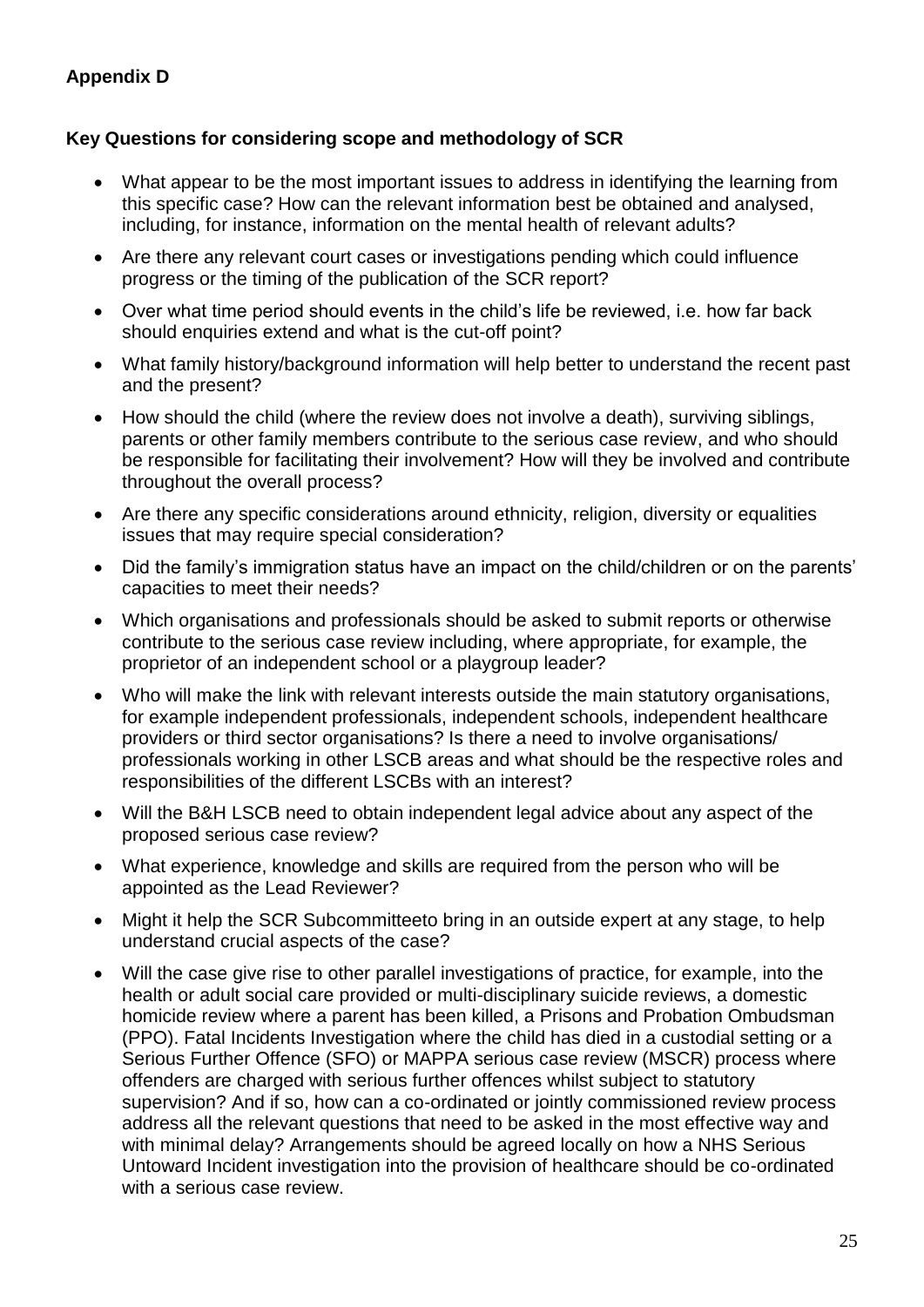- How will the scope of the serious case review fit in with those for other types of reviews for example, for homicide, mental health or prisons?
- How should the review process take account of a coroner's inquiry, any criminal investigations (if relevant), and family or other civil court proceedings related to the case? How will it be best to liaise with the coroner and/or the Crown Prosecution Service (CPS) and to ensure that relevant information can be shared without incurring significant delay in the review process?
- How should the review process take account of relevant lessons learned from research (e.g. national) and from serious case reviews which have been undertaken by the B&H LSCB?
- <span id="page-25-0"></span>• How should any family, public and media interest be managed before, during and after the serious case review? In particular, how should surviving children (where appropriate given their age and understanding) and family members be informed of the findings of the serious case review?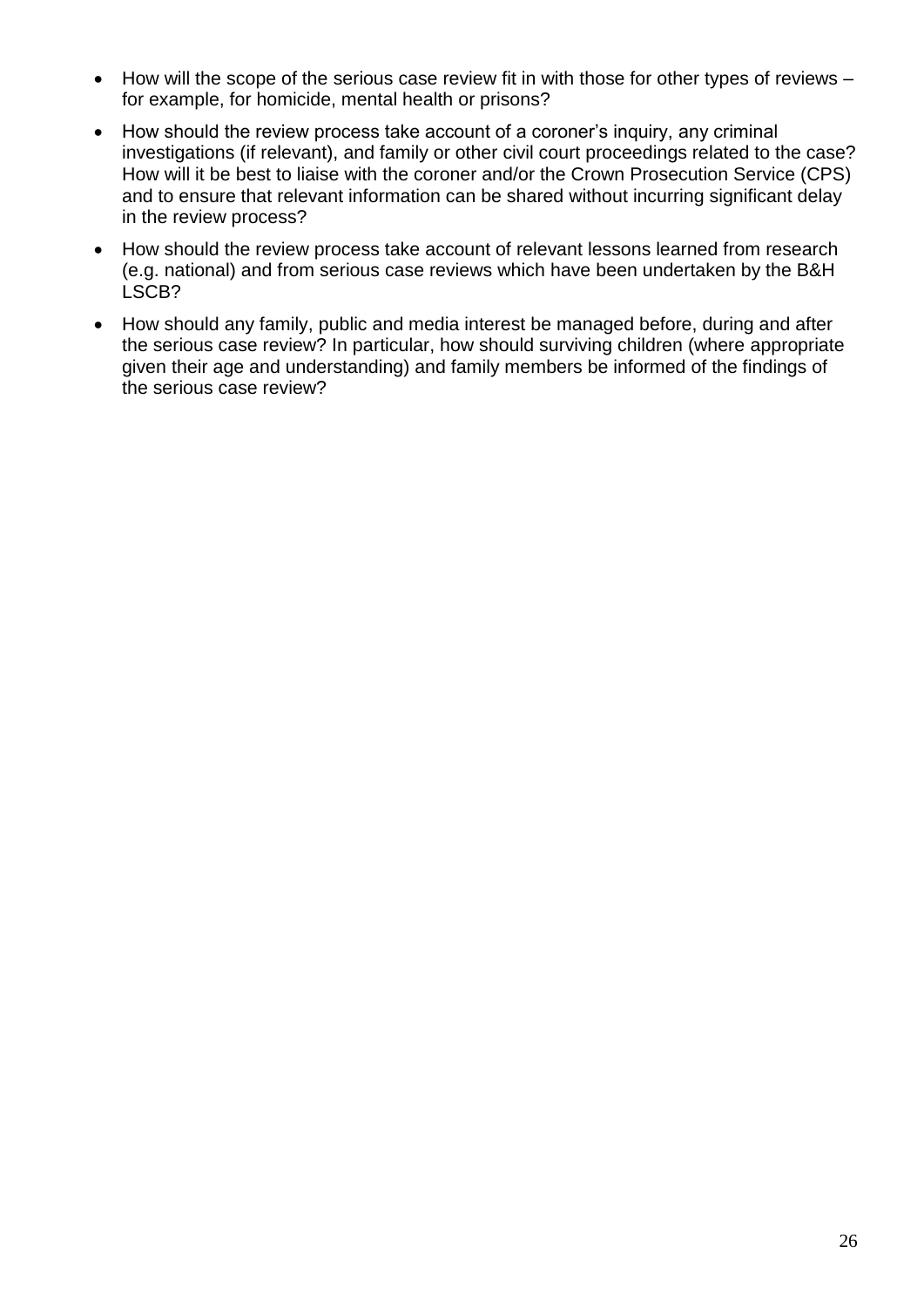# **Appendix E**

### **National panel of independent experts on serious case reviews**

26 June 2013

The government announced in Working Together to Safeguard Children in March 2013, that a national panel of independent experts would be established to give Local Safeguarding Children's Boards (LSCBs) access to expert advice from an independent source to help them make the right decisions about conducting and publishing serious case reviews (SCRs).

The panel members are Peter Wanless, Nicholas Dann, Elizabeth Clarke and Jenni Russell. The panel is independent of Government and will provide advice to LSCBs drawing on their own individual areas of expertise.

It will be fully operational from 1 July 2013 and will advise and challenge Local Safeguarding Children Boards (LSCBs) to initiate and publish high-quality SCRs. This is so that lessons can be learned locally and nationally to drive up the quality of child protection services and avoid mistakes being repeated.

The panel will initially advise LSCBs on:

- any decision made by an LSCB not to initiate an SCR following a serious incident which meets certain agreed criteria
- any case where an LSCB has concerns about publication of an SCR report

LSCBs should inform the panel about their SCR initiation and publication decisions. Full information on how the panel will operate and when to contact the panel are set out in the national panel of independent experts on serious case reviews instructions for LSCBs.

The panel has its own dedicated secretariat which will initially be hosted in the Department for Education. These arrangements will be subject to review.

A dedicated email address has been set up for the SCR panel. To contact the panel, email the secretariat using the contact address on this page.

Panel Members:

- Peter Wanless is Chief Executive of the NSPCC
- Nicholas Dann is Head of International Development at the Air Accidents Investigation Branch (AAIB)
- Elizabeth Clarke is a practising barrister who has specialised in family law
- Jenni Russell is a columnist for the Sunday Times, the Evening Standard and the Guardian

Panel meetings:

- 25 July 2013
- 9 September 2013
- 11 November 2013
- 13 January 2014
- 10 March 2014
- 12 May 2014
- $\bullet$  14 July 2014
- 8 September 2014
- 10 November 2014
- 12 January 2015
- 9 March 2015
- $\bullet$  11 May 2015

### **Contact details**

Serious case review panel Email: **[Mailbox.SCRPANEL@education.gsi.gov.uk](mailto:Mailbox.SCRPANEL@education.gsi.gov.uk)**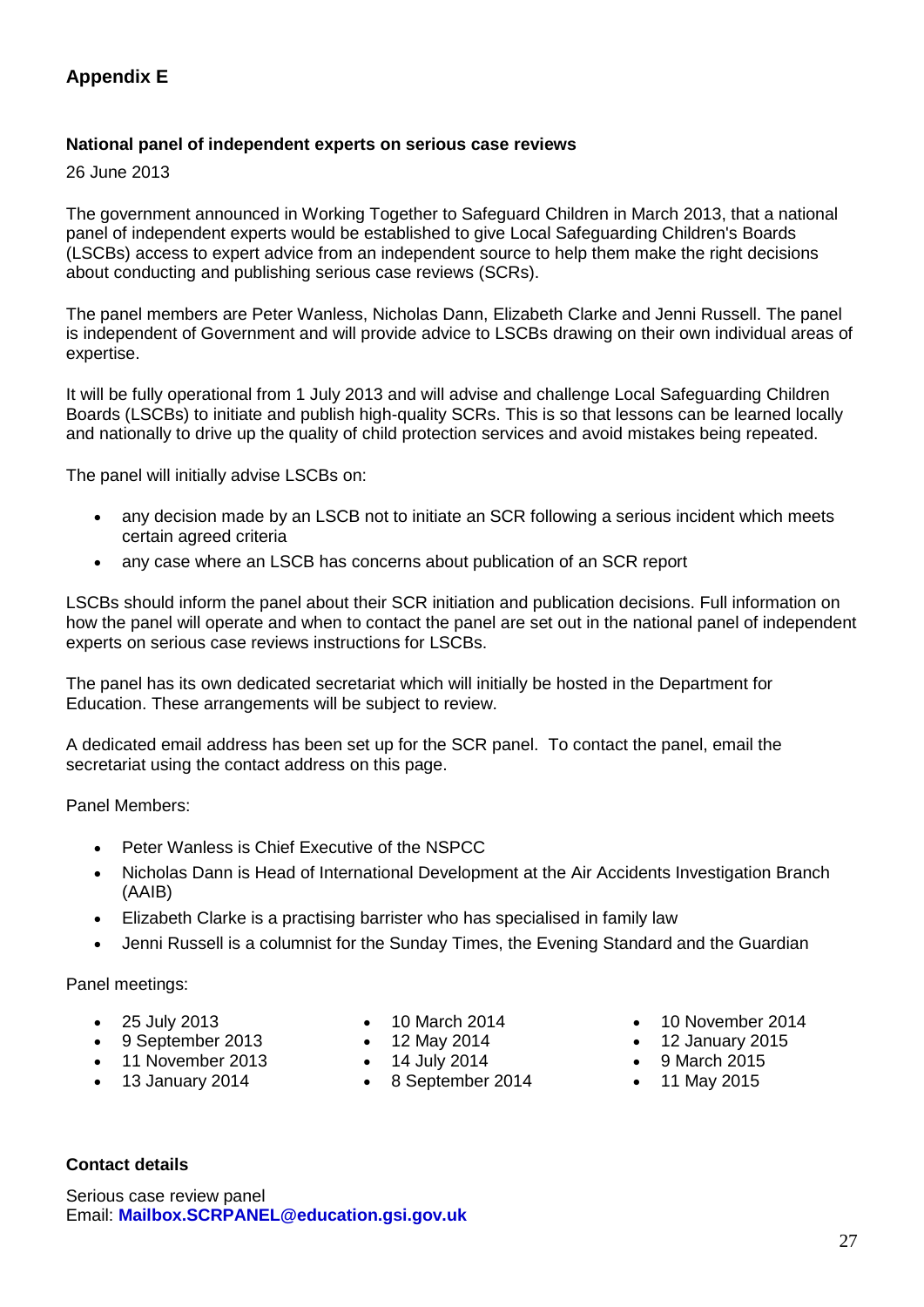### **National panel of independent experts on Serious Case Review Information for LSCBs and Chairs on how the panel will operate**

## <span id="page-27-0"></span>**1. Scope of the panel**

The role of the panel is set out in *Working Together to Safeguard Children* (2013). The panel's remit will include advising LSCB and Chairs about: application of the SCR criteria; appointment of reviewers; and publication of SCR reports.

The panel will initially advise LSCB Chair's on:

i. any decision made by an LSCB Chair not to initiate an SCR following a serious incident; and

ii. any SCR which an LSCB Chair has indicated it does not plan to publish.

## **2. Serious Case Review criteria**

- Serious Case Review: for every case where abuse or neglect is known or suspected and either:
- o A child dies; or

o A child is seriously harmed and there are concerns about how organisations or professionals worked together to safeguard the child

## **3. Publication of reports**

All reviews of cases meeting the SCR criteria should result in a report which is published and readily accessible on the LSCB's website for a minimum of 12 months. Thereafter the report should be made available on request. This is important to support national sharing of lessons learnt and good practice in writing and publishing SCRs.

From the start of the SCR the fact that the report will be published should be taken into consideration. SCR reports should be written in such a way that publication will not be likely to harm the welfare of any children or vulnerable adults involved in the case. $1$ <sup>1</sup>*Working Together to Safeguard Children* March 2013

## **4. Which cases should the LSCB Chair inform the panel about?**

The LSCB Chair should inform the panel about their SCR decisions on cases which:

- (a) have been, or should be notified to Ofsted and the Department by the local authority because abuse or neglect is known or suspected and either (i) a child has **died** or (ii) a child has suffered a potentially **life-threatening** injury, **serious sexual abuse** or **sustained serious and permanent impairment** of health or development; or
- (b) which come to the attention of the LSCB Chair through another source and, in the LSCB Chair view meets the criteria in (ai) or (aii) above.

The LSCB Chair does not need to inform the panel about other categories of incident which may come to their attention but which clearly fall outside the criteria for an SCR, such as accidental deaths or deaths of looked after children where there are no suspicions of abuse or neglect.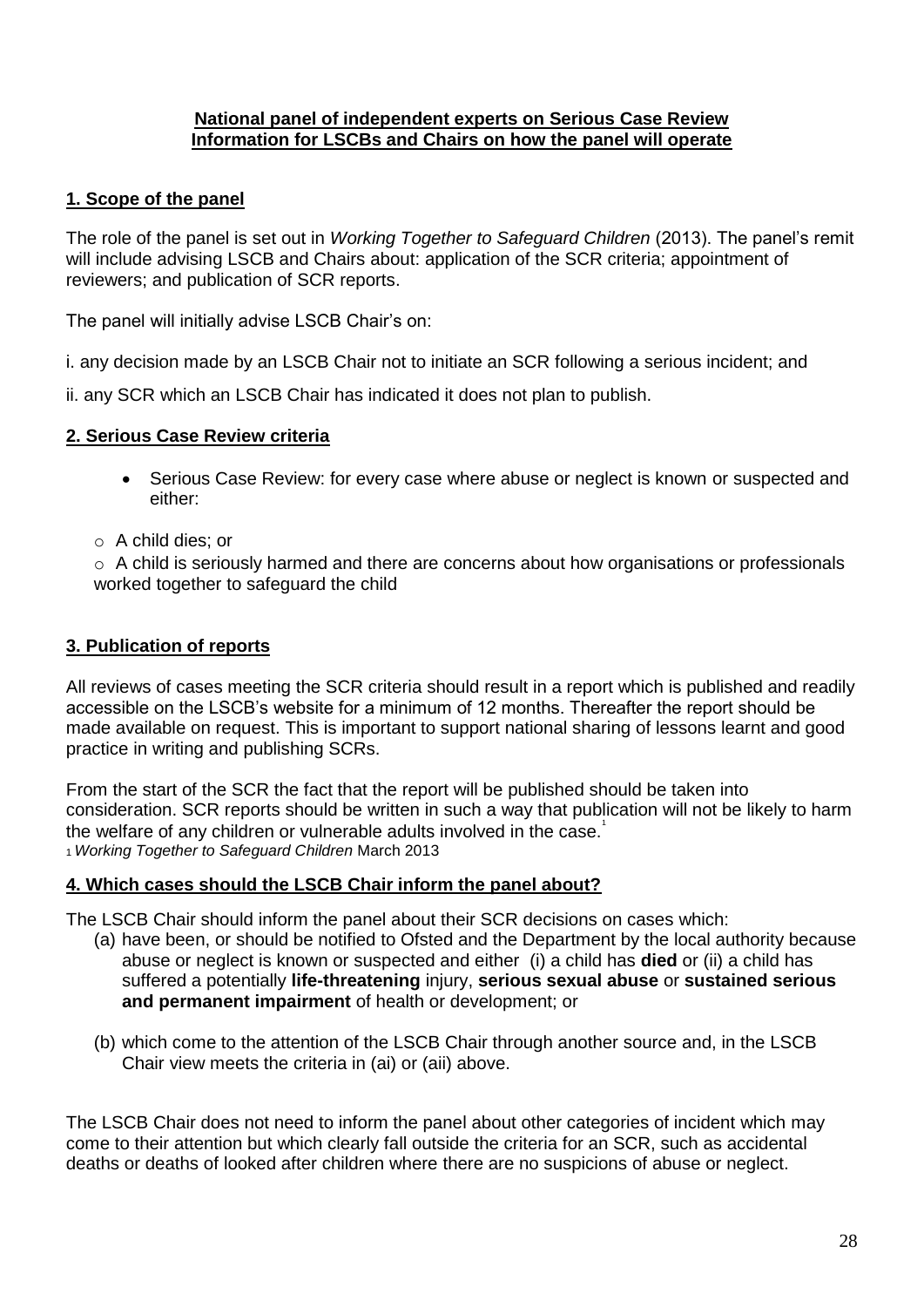The Department is planning to review the processes for notification of serious incidents over the coming year.

# **5. What information should the LSCB Chair provide to the panel?**

## **Initiation**

In cases where the LSCB Chair has **decided to initiate** an SCR, the Chair should give the panel:

• the name(s) of the reviewer(s) appointed to conduct the SCR.

In cases where the **LSCB Chair has decided NOT to initiate an SCR**, the Chair should:

• let the panel know within 14 days and provide a copy of the local authority's Serious Incident Notification if available (if this is not available, please provide brief anonymised details of the case covering the nature of the incident; ages of the children involved; their relationship with any alleged perpetrator(s); agency involvement with the family; and any criminal investigation;

• provide an explanation why the case does not meet the SCR criteria.

## **Publication**

In cases where the **LSCB Chair has concerns about publication of an SCR report**, the Chair should refer their concerns to the panel. This could be done at any time in the course of conducting an SCR.

The LSCB Chair should provide the panel with the following information:

• what the LSCB has done to ensure that the SCR will be written with publication in mind. How has the reviewer been briefed?

• where is the potential difficulty coming from? For example, is it from agencies contributing to the review, from family members, or are there general concerns about media activity?

• how has the LSCB balanced these interests with the public interest in understanding the issues raised by the case and with the importance of ensuring that lessons are learnt to improve services to children and families?

• are there are any legal restrictions on releasing certain information in the report?

• what consideration has been given to amending the style and content of the report to make it fit for publication?

• what expert advice has the LSCB drawn on when considering publication of the report? For example has there been advice from lawyers or medical or communications professionals?

• how is the LSCB managing media interest in the case?

## **6. How will confidentiality of the information be preserved?**

Panel members have agreed and signed up to terms and conditions which include confidentiality clauses. Members have agreed that personal, sensitive or otherwise confidential information will only be used in furtherance of the panel's objectives.

Information that will be shared with panel members will be sent through secure email links and encryption.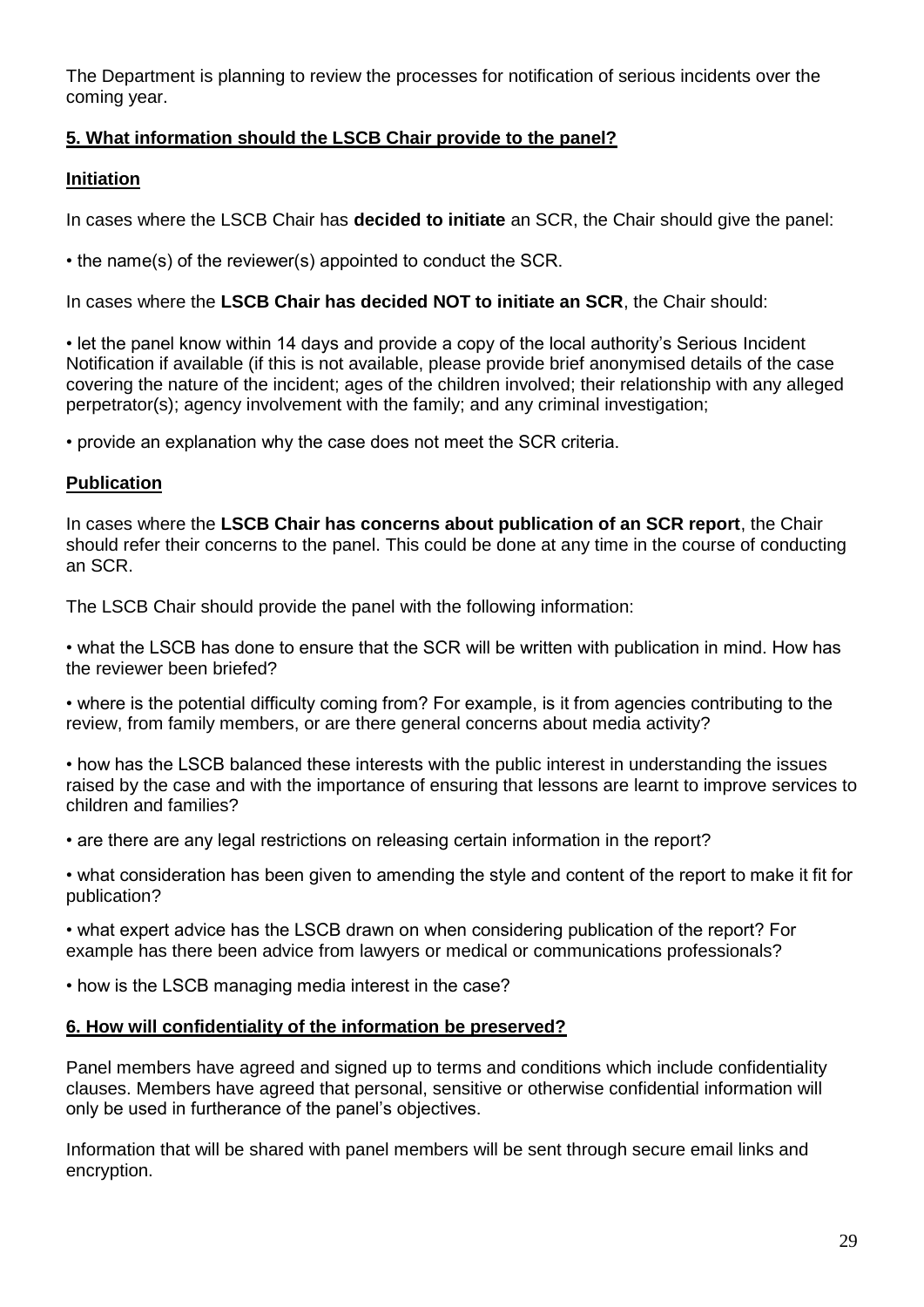The panel would not be subject to the Freedom of Information Act 2000 because it is not a public authority as defined at section 3 of the Freedom of Information Act 2000.

## **7. How to contact the panel**

A dedicated email address has been set up for the SCR panel. To contact the panel, email the secretariat: Mailbox.SCRPANEL@education.gsi.gov.uk

The flowcharts which follow set out the process for contacting the panel.

## **8. What is the turnaround time?**

The dates of future panel meetings will be communicated to LSCB Chairs. The panel will inform LSCBs Chairs of the panel's advice within a week of each panel meeting. This will be communicated by a letter to LSCB Chairs.

### **9. Attendance at panel meetings by LSCB Chairs**

<span id="page-29-0"></span>On some occasions, the panel may ask the LSCB Chair to attend a panel meeting if they would like to discuss the case further. This will be on a case by case basis. Costs of attendance by the LSCB Chair can be reimbursed by prior arrangement with the secretariat. The LSCB Chair may bring others to the meeting on request but costs of attendance by other individuals will not be reimbursed.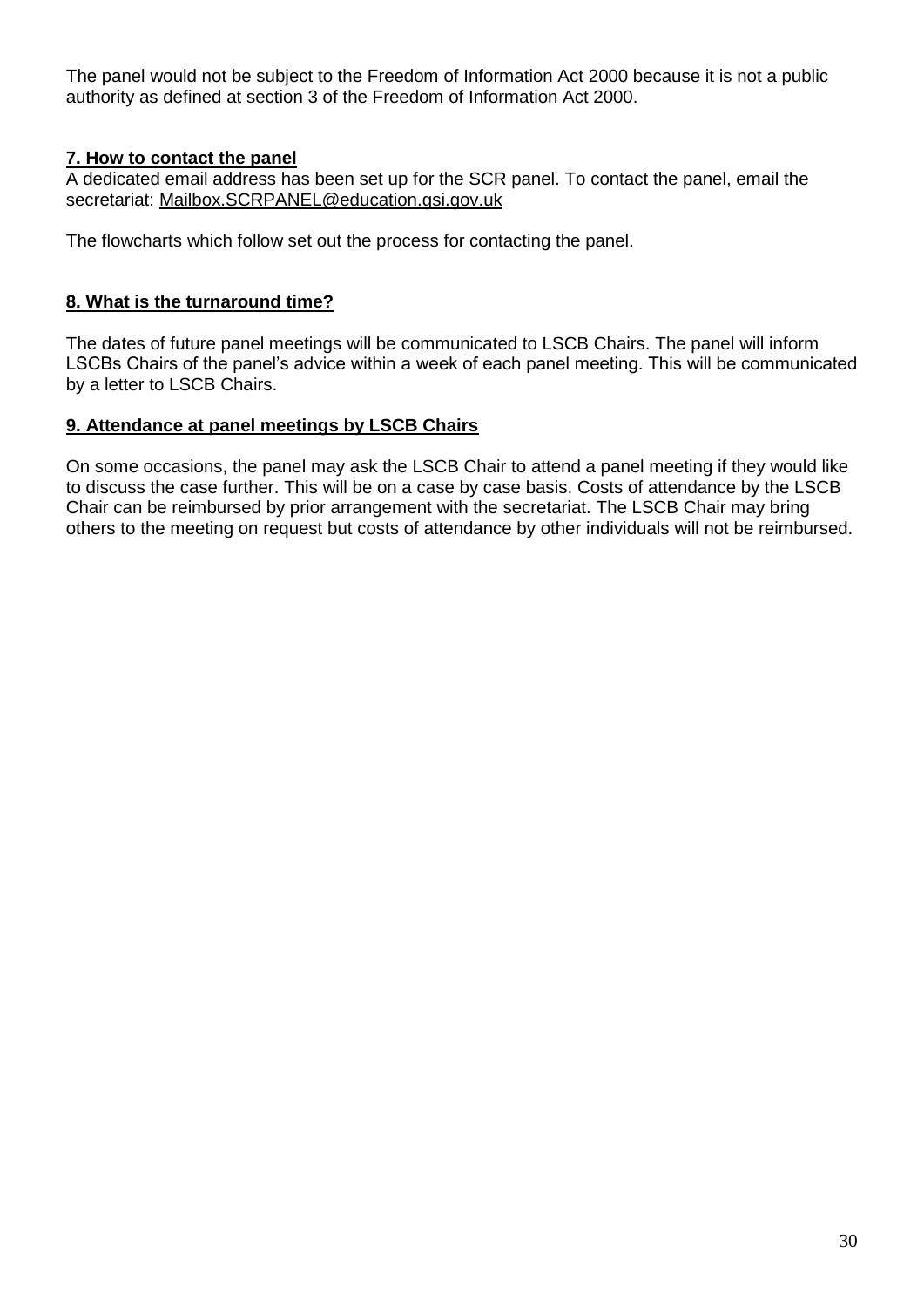## **Flowchart 1: SCR initiation decisions**

<span id="page-30-0"></span>